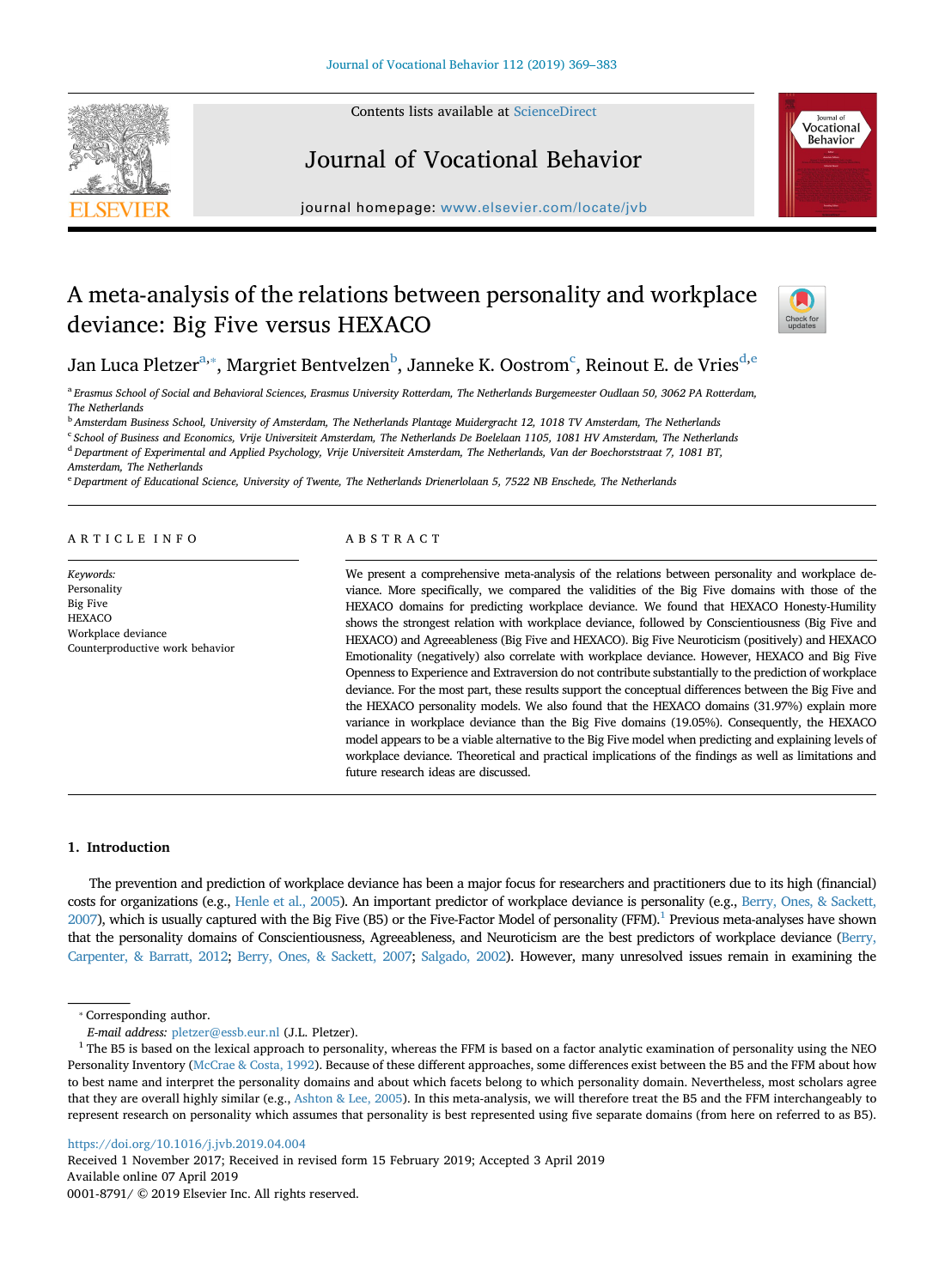relations between personality domains and workplace deviance, and the current meta-analysis aims to resolve these. First, these previous meta-analyses [\(Berry et al., 2012](#page-12-1); [Berry, Ones, et al., 2007](#page-12-0); [Salgado, 2002\)](#page-14-0) were focused on other research questions (e.g., comparing the validity of self- and other-ratings of workplace deviance; [Berry et al., 2012\)](#page-12-1), included only a limited number of effect sizes, and found substantially different effect sizes for some of the B5 personality domains. For example, [Salgado \(2002\)](#page-14-0) found only a small correlation for Conscientiousness (*r* = −0.16), whereas [Berry, Ones, et al. \(2007\)](#page-12-0) and [Berry et al. \(2012\)](#page-12-1) report a moderate correlation with self-rated workplace deviance  $(r = -0.31)$ . Such unstable findings are not surprising given the small number of effect sizes that were used in these previous meta-analyses, but they can lead to ambiguities for researchers and practitioners about which personality domains to choose when predicting workplace deviance. The current meta-analysis will resolve these inconsistencies by including more effect sizes that will result in more precise and conclusive meta-analytic effect size estimates. Second, whereas the B5 has been the dominating model of personality for the past decades, considerable evidence has accumulated in favor of an alternative representation of the personality structure, known as the HEXACO model (e.g., [Ashton, Lee, & De Vries, 2014](#page-12-3); [Lee & Ashton, 2004\)](#page-13-2). Although primary studies have used the HEXACO domains to predict workplace deviance (e.g., [Chirumbolo, 2015;](#page-12-4) [Louw, Dunlop, Yeo, & Griffin, 2016\)](#page-13-3), the present meta-analysis is the first to include the HEXACO domains to compare their predictive validities to those of the B5 domains.

The goal of the present meta-analysis therefore is to provide a comprehensive meta-analytic review of the relations between B5 and HEXACO personality domains and workplace deviance, including a larger number of studies compared to previous meta-analyses [\(Berry et al., 2012;](#page-12-1) [Berry, Ones, et al., 2007](#page-12-0); [Salgado, 2002](#page-14-0)) that allow for more reliable and valid conclusions. More specifically, the current meta-analysis contributes to the literature in four ways. First, we extend the personality and workplace deviance literature by providing the first meta-analytic overview and comparison of the validities of the B5 and the HEXACO personality domains. As such, our findings will help researchers and practitioners optimize the prediction and prevention of workplace deviance. Second, based on a priori expectations, we provide a higher-powered test of important moderators of the relations between personality and workplace deviance as compared to previous meta-analyses (i.e., workplace deviance facets and the source of the workplace deviance rating). Third, as previous meta-analyses were mostly descriptive in nature, we extend the field by providing a theoretical discussion of the findings based on multiple theoretical accounts that can explain the relations between personality and workplace deviance. And last, to the best of our knowledge, our study is the first to test the conceptual similarities and differences between the B5 and the HEXACO personality model based on their relations with a specific external outcome, thus carrying important implications for personality theory. Taken together, the current meta-analysis extends previous meta-analyses by providing more precise effect size estimates and higher-powered tests of important moderators, by including the HEXACO and comparing its relations with workplace deviance to those of the B5, and by providing a theoretical discussion of the findings.

#### *1.1. Workplace deviance*

Workplace deviance (or counterproductive work behavior) has been defined as "voluntary behavior that violates significant organizational norms and in so doing threatens the well-being of an organization, its members, or both" ([Robinson & Bennett, 1995,](#page-14-1) [p. 556](#page-14-1)). Such behavior has severe negative effects on the well-being and success of organizations and their employees (e.g., [Barling,](#page-12-5) [Dupré, & Kelloway, 2009;](#page-12-5) [Bowling, Burns, Stewart, & Gruys, 2011\)](#page-12-6). Workplace deviance is often divided into two facets: Organizational workplace deviance (OD) and interpersonal workplace deviance (ID) ([Bennett & Robinson, 2000\)](#page-12-7). OD consists of behaviors directed toward the organization, such as stealing, damaging company property, or intentionally working slowly. ID consists of behaviors directed toward members of the organization, such as gossiping, bullying, or harassing coworkers. Both forms are costly and detrimental for the organization and can vary in severity ([Henle et al., 2005;](#page-13-0) [Sackett, 2002](#page-14-2)). Workplace deviance can be caused by the organizational environment (e.g., by abusive supervision; [Mitchell & Ambrose, 2007\)](#page-13-4) and by stable individual differences (e.g., personality; [Hastings & O'Neill, 2009\)](#page-13-5). Although various individual differences have been examined as predictors of workplace deviance (e.g., age, gender, work experience), personality is the most prominent individual difference predictor of workplace deviance (e.g., [Berry et al., 2012;](#page-12-1) [Ng, Lam, & Feldman, 2016\)](#page-14-3). As such, personality questionnaires are a useful tool in job selection to screen an applicant's proneness to workplace deviance (e.g., [Ones, Dilchert, Viswesvaran, & Judge, 2007\)](#page-14-4).

#### *1.2. Personality*

Personality describes "the set of psychological traits and mechanisms within the individual that are organized and relatively enduring and that influence his or her interactions with, and adaptations to, the intrapsychic, physical, and social environments" [\(Larsen & Buss, 2005](#page-13-6), p. 4). The most common approach to study the structure of personality is through the so-called lexical approach, which posits that important human personality differences are encoded in sufficiently encompassing dictionaries in all natural languages ([Goldberg, 1982;](#page-13-7) [Goldberg, 1990\)](#page-13-8). Up until recently, consensus existed among personality scholars that five domains capture most of the personality variance. The B5 divides personality into the following five domains: Openness to Ex-perience, Conscientiousness, Extraversion, Agreeableness, and Neuroticism.<sup>[2](#page-1-0)</sup>

<span id="page-1-0"></span> $<sup>2</sup>$  Although Emotional Stability is the official term used in the Big Five personality model, we will refer to it as Neuroticism, which is the opposite</sup> pole of the Emotional Stability domain, to better align it directionally with HEXACO Emotionality. Whenever studies reported correlations for the relation between Emotional Stability and workplace deviance, we reversed those to reflect correlations for Neuroticism (e.g., *r* = −0.23 for the relation between Emotional Stability and workplace deviance was reversed to *r* = 0.23 for the relation between Neuroticism and workplace deviance). This also holds for all effect size estimates from previous meta-analyses presented below.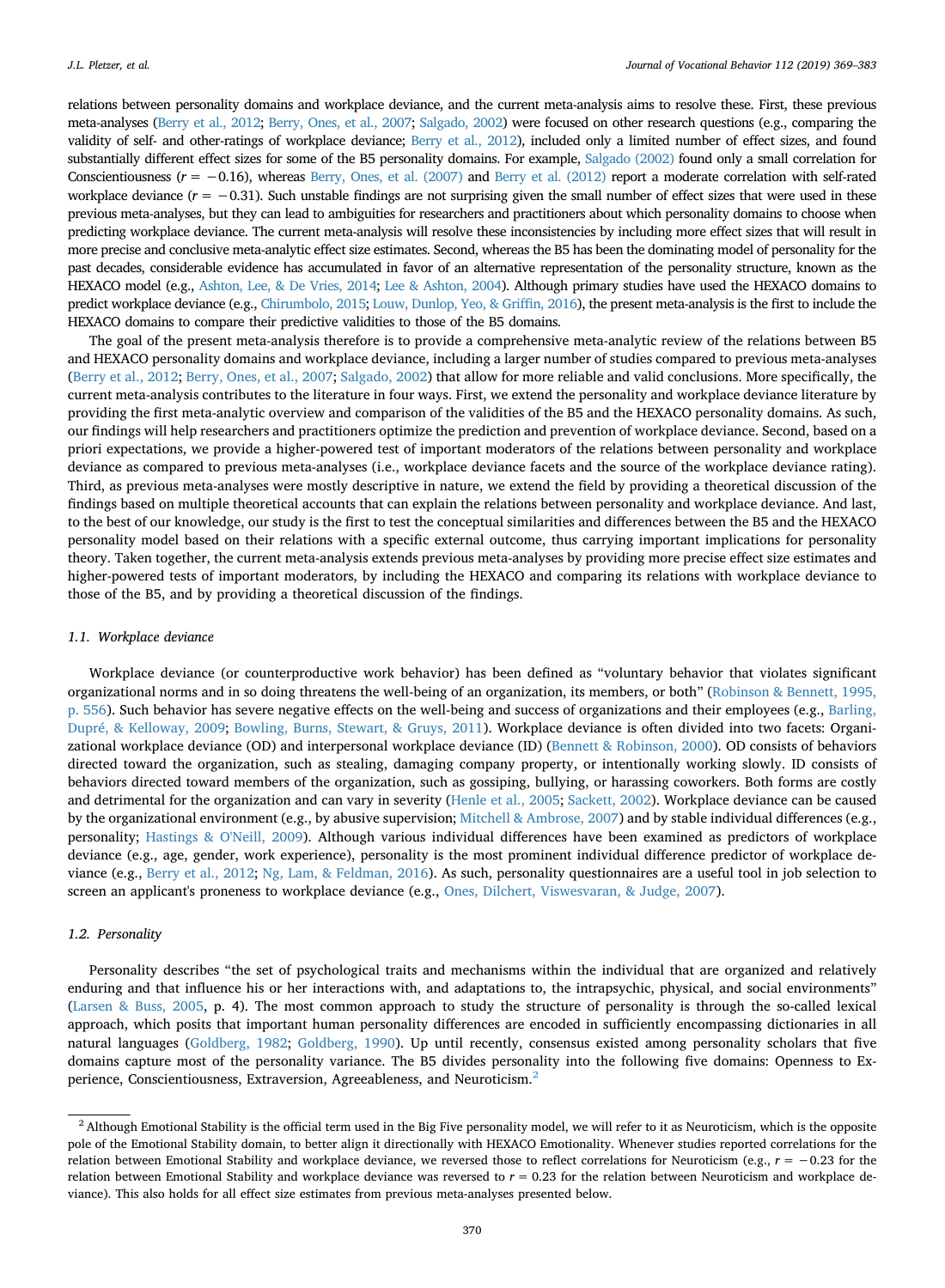Although the B5 is the predominant model of personality, re-analyses of lexical data that have become available from at least a dozen languages, including English, offer support for six cross-culturally replicable factors of personality ([Ashton et al., 2014;](#page-12-3) [De](#page-12-8) [Raad et al., 2014](#page-12-8); [Saucier, 2009](#page-14-5)), which are commonly known by the HEXACO acronym: Honesty-Humility, Emotionality, eXtraversion, Agreeableness, Conscientiousness, and Openness to Experience. The HEXACO domains Extraversion, Conscientiousness, and Openness to Experience are highly similar to their B5 counterparts. The other three domains – Honesty-Humility, Emotionality, and Agreeableness – differ in important ways from the Neuroticism and Agreeableness domains of the B5 ([Ashton & Lee, 2008\)](#page-12-9). More specifically, HEXACO Emotionality and Agreeableness are rotated variants of B5 Neuroticism and Agreeableness. This re-rotation is accompanied by a shift in the content of these domains. For example, the irritability and anger content that is included in B5 Neuroticism is part of Agreeableness in the HEXACO model. On the other hand, B5 Agreeableness captures some of the sentimentality content that is part of the HEXACO Emotionality factor. These conceptual differences may influence their relations with workplace deviance. Furthermore, Honesty-Humility reflects the tendency to be fair and genuine in dealing with others [\(Ashton & Lee, 2007](#page-12-10)), and low levels of Honesty-Humility are associated with harmful effects upon individuals and upon society and humanity as a whole, such as theft, fraud, workplace delinquency, and vandalism [\(Ashton & Lee, 2008\)](#page-12-9). It has been suggested that this factor, which is not captured by any of the B5 domains, is especially important in predicting workplace deviance [\(Ashton et al., 2014](#page-12-3); [Ashton, Lee, & Son,](#page-12-11) [2000\)](#page-12-11).

## *1.3. Personality and workplace deviance*

Given that the B5 and HEXACO personality domains of Extraversion, Conscientiousness, and Openness to Experience are conceptually very similar, we expect similar relations between these three personality domains and workplace deviance. In line with previous meta-analytic results, we do not expect Openness to Experience [\(Salgado, 2002](#page-14-0)<sup>[3](#page-2-0)</sup>:  $r = 0.10$ ; [Berry, Ones, et al., 2007](#page-12-0)<sup>[4](#page-2-1)</sup>: *r* = −0.06) and Extraversion ([Salgado, 2002](#page-14-0): *r* = 0.01; [Berry, Ones, et al., 2007](#page-12-0): *r* = −0.03) to relate to workplace deviance. Because individuals scoring high on Conscientiousness are hard-working, disciplined, and responsible, and because previous metaanalytic results indicated a negative relation between Conscientiousness and workplace deviance ([Salgado, 2002:](#page-14-0) *r* = −0.16; [Berry,](#page-12-0) [Ones, et al., 2007](#page-12-0)<sup>[4](#page-2-1)</sup>:  $r = -0.31$ ), we expect Conscientiousness to negatively relate to workplace deviance. However, the exact magnitude of this effect remains ambiguous, rendering a comprehensive meta-analysis of this relation necessary.

Agreeableness is expected to relate negatively to workplace deviance because individuals scoring high on this domain are compassionate, patient, and trusting. Meta-analytic evidence indeed indicates that B5 Agreeableness correlates negatively with workplace deviance ([Salgado, 2002](#page-14-0): *r* = −0.13; [Berry, Ones, et al., 2007](#page-12-0): *r* = −0.35), but these previous effect size estimates differed substantially. B5 Agreeableness captures some of the variance associated with HEXACO Honesty-Humility [\(Ashton & Lee,](#page-12-2) [2005\)](#page-12-2), which has been found to be an important predictor of workplace deviance ([Lee, Ashton, & De Vries, 2005](#page-13-9)). However, compared to HEXACO Agreeableness, B5 Agreeableness lacks a (reversed) anger facet which is part of B5 Neuroticism and which has been shown to correlate positively with workplace deviance ([Hastings & O'Neill, 2009](#page-13-5)). We suspect that the inclusion of Honesty-Humility variance outweighs the exclusion of (reversed) anger-related variance, and therefore expect that B5 Agreeableness exhibits a stronger negative relation with workplace deviance than HEXACO Agreeableness. Previous findings from primary studies are mixed (e.g., [Lee, Ashton, & De Vries, 2005\)](#page-13-9), rendering a meta-analytic examination of this relation even more important.

As noted above, B5 Neuroticism contains variance associated with anxiety and depression and variance associated with irritability and anger. Anxiety may be associated with lower levels of workplace deviance, whereas anger may be associated with higher levels of workplace deviance ([Hastings & O'Neill, 2009\)](#page-13-5). Previous meta-analyses remain ambiguous about the relation between Neuroticism and workplace deviance as well, reporting either a non-significant (Salgado,  $2002$ :  $r = 0.04$ ) or a positive relation between B5 Neuroticism and workplace deviance ([Berry, Ones, et al., 2007:](#page-12-0)  $r = 0.23$ ). A new meta-analysis on this relation is therefore necessary to determine the exact magnitude and direction of the relation between Neuroticism and workplace deviance. Individuals scoring high on HEXACO Emotionality combine higher fearfulness and anxiety with a higher need for emotional support and a tendency to form strong bonds with others. Therefore, we expect that HEXACO Emotionality shows a moderately strong negative association with workplace deviance. This aligns with the finding that individuals scoring high on HEXACO Emotionality are less likely to be deviant because they are more likely to be afraid of retributions ([Van Gelder & De Vries, 2012](#page-14-6)).

Last, we expect HEXACO Honesty-Humility to show the strongest negative correlation with workplace deviance out of all included personality domains because individuals scoring high on this trait tend to be honest, fair-minded, and to lack greed. These individuals have also been found to be more cooperative [\(Thielmann & Hilbig, 2014\)](#page-14-7), less likely to sexually harass someone [\(Lee, Gizzarone, &](#page-13-10) [Ashton, 2003\)](#page-13-10), and less likely to be delinquent and criminal [\(De Vries & Van Gelder, 2013, 2015\)](#page-12-12).

#### *1.4. Moderating variables*

There are two methodological moderators that have important implications for our understanding of the relations between personality and workplace deviance: workplace deviance facets and the source of the workplace deviance ratings.

<span id="page-2-0"></span> $3$  The signs for the results reported in [Salgado \(2002\)](#page-14-0) are reversed because this meta-analysis measured the relations between personality and a *lack of* deviant behavior. [Salgado \(2002\)](#page-14-0) reports correlations that are corrected for range restriction.

<span id="page-2-1"></span><sup>&</sup>lt;sup>4</sup> These correlations refer to those with self-rated workplace deviance and are based on data from [Berry, Ones, et al. \(2007\)](#page-12-0) but are reported in [Berry et al. \(2012\).](#page-12-1)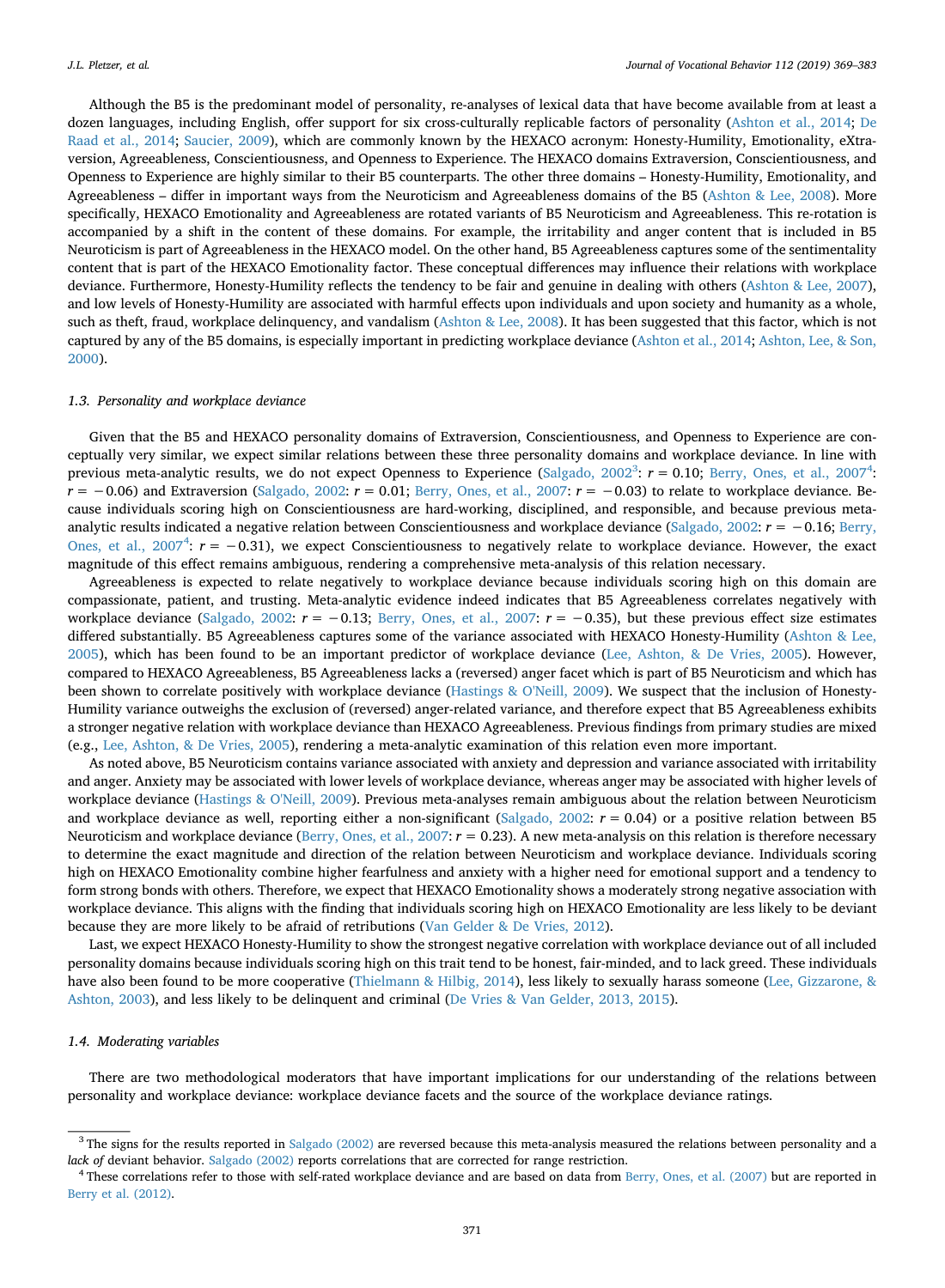#### *1.4.1. Workplace deviance facets*

Meta-analytic evidence indicates that ID and OD correlate strongly, but not too strongly with each other  $(r = 0.52)$  and that they show different correlations with external variables [\(Berry, Ones, et al., 2007\)](#page-12-0). In the current meta-analysis, we will examine if ID and OD correlate differently with personality domains, indicating the usefulness of separating ID and OD when using personality to predict workplace deviance. We expect to find different correlations with ID and OD for Agreeableness and Conscientiousness.

Agreeableness forms one of the dimensions of [Wiggins' \(1979\)](#page-14-8) interpersonal circumplex model, and this domain is suggested to directly determine the quality of interpersonal, as opposed to impersonal, interactions [\(McCrae & Costa, 1989](#page-13-11)). Accordingly, research has shown that Agreeableness is a valid predictor of prosocial behavior [\(Habashi, Graziano, & Hoover, 2016\)](#page-13-12), and of performance in jobs involving inter-personal interactions and team work [\(Mount, Barrick, & Stewart, 1998](#page-13-13)). Indeed, [Berry, Ones, et al. \(2007\)](#page-12-0)<sup>[5](#page-3-0)</sup> found Agreeableness to be more strongly correlated with ID ( $r = -0.36$ ,  $k = 10$ ) than with OD ( $r = -0.25$ ,  $k = 8$ ). However, Berry and colleagues did not formally test whether the difference between these correlations was significant. In the present meta-analysis, we provide a high-powered test. Based on the above arguments and the findings of [Berry, Ones, et al. \(2007\)](#page-12-0), we expect Agreeableness to be more strongly related to ID than OD.

Conscientiousness is an important trait when it comes to behaviors directed at the organization. Conscientious employees are more likely to follow rules, to work hard, to take initiatives [\(McCrae & Costa, 1992\)](#page-13-1), and to adhere to organizational norms [\(Marcus &](#page-13-14) [Schuler, 2004](#page-13-14); [Mount, Ilies, & Johnson, 2006](#page-13-15)). As Conscientiousness is not intrinsically interpersonal ([McCrae & Costa, 1989](#page-13-11)), we expect its relation with OD to be stronger than its relation with ID. Indeed, findings of [Berry, Ones, et al. \(2007\)](#page-12-0) hint at this direction: they found Conscientiousness to correlate more strongly with OD ( $r = -0.34$ ,  $k = 8$ ) than with ID ( $r = -0.19$ ,  $k = 11$ ).

#### *1.4.2. Rating source*

The measurement of workplace deviance using either self- or other-ratings of workplace deviance has been of major concern to researchers in the past. [Berry, Ones, et al. \(2012\)](#page-12-0) demonstrated that self-ratings seem to be a valid alternative to other-ratings of workplace deviance, but also showed that the personality domains of Conscientiousness, Agreeableness, and Neuroticism correlate more strongly with self-ratings than with other-ratings of workplace deviance. Such stronger correlations with self-rated workplace deviance may be reflective of same-source biases. However, same-source biases would result in stronger correlations of all personality domains with workplace deviance when self-ratings are used than when other-ratings are used. Another possibility is that especially those domains that are susceptible to socially desirable responding (i.e., Conscientiousness, Agreeableness, Neuroticism; [Berry, Page,](#page-12-13) [& Sackett, 2007;](#page-12-13) [Li & Bagger, 2006](#page-13-16)) will show dissimilar relations with self- and other-ratings of workplace deviance because selfratings of those personality domains will be inflated while self-ratings of workplace deviance will be deflated to appear socially desirable. We will therefore examine if the personality domains correlate differently with self- and other-ratings of workplace deviance.

#### <span id="page-3-1"></span>**2. Method**

#### *2.1. Systematic literature search & coding*

A systematic literature search was conducted on several scientific databases, including *EBSCO*, *Web of Science*, and *Google Scholar*, in December 2016. The keywords used to find articles were: *Personality*, *Big 5*, *Big Five*, *Five-factor-model*, *FFM*, *HEXACO*, *Agreeableness*, *Extraversion*, *Openness to Experience*, *Neuroticism*, *Emotional Stability*, *Emotionality*, *Conscientiousness*, *Intellect*, *Honesty-Humility*, *Workplace Deviance*, *Interpersonal Deviance*, *Organizational Deviance*, or *Counterproductive Work Behavior*. The keywords had to be mentioned in the abstract or title of the study. After removing duplicates, 739 scientific articles were identified. By examining previous meta-analyses on personality or workplace deviance [\(Berry et al., 2012;](#page-12-1) [Berry, Ones, et al., 2007,](#page-12-0) [Dalal, 2005](#page-12-14), [Grijalva &](#page-13-17) [Newman, 2014](#page-13-17), [Salgado, 2002](#page-14-0), [Spector, 2011,](#page-14-9) [Woo, Chernyshenko, Stark, & Conz, 2014](#page-14-10)), six additional scientific articles were found. In addition, some authors were contacted for more data or articles on the topic, which resulted in four additional articles. Thus, the final number of scientific articles was 749. All articles were fully examined.

For the inclusion or exclusion of studies in this meta-analysis, several criteria had to be met. First, the correlation coefficient (*r*) between at least one domain of personality and workplace deviance had to be reported, along with the sample size (*N*). Second, the personality measure used in the study had to be based either on the B5/FFM model or on the HEXACO model. Third, workplace deviance had to be measured on an individual and not on a group level. We also excluded one study ([Spector & Zhou, 2014](#page-14-11)) because the data seemed to overlap with the data of another study included in this meta-analysis [\(Zhou, Meier, & Spector, 2014](#page-14-12)). The inclusion criteria resulted in a final sample of 55 individual studies for the B5 and 15 individual studies for the HEXACO with a total of almost 500 effect sizes. The articles were published between 1998 and 2016, with a median publication year of 2011. All effect sizes and study characteristics were independently coded by the first and second author. The agreement among the independent raters was 98%. All inconsistencies in the codings were resolved after discussion. The codings for each included effect size and their

<span id="page-3-0"></span><sup>5</sup> The correlations reported here and further below from [Berry, Ones, et al. \(2007\)](#page-12-0) are mean sample-size weighted correlations. [Berry, Ones, et al.](#page-12-0) [\(2007\)](#page-12-0) did not test if the effect sizes for the personality domains differ in their relationship with ID and OD. We tested the difference between the two correlation coefficients for each personality domain and found a significant difference for Conscientiousness (ID: *r* = −0.19, OD: *r* = −0.34; *z* = −6.44, *p* < .001), Agreeableness (ID:  $r = -0.36$ , OD:  $r = -0.25$ ; *z* = 4.80, *p* < .001), and Extraversion (ID:  $r = 0.02$ , OD:  $r = -0.07$ ; *z* = 2.89, *p* < .01), but not for Neuroticism (ID: *r* = 0.20, OD: *r* = 0.19; *z* = 0.37, *p* = .711) and Openness (ID: *r* = −0.07, OD: *r* = −0.03; *z* = 1.27, *p* = .204) (all *p*-values are two-tailed).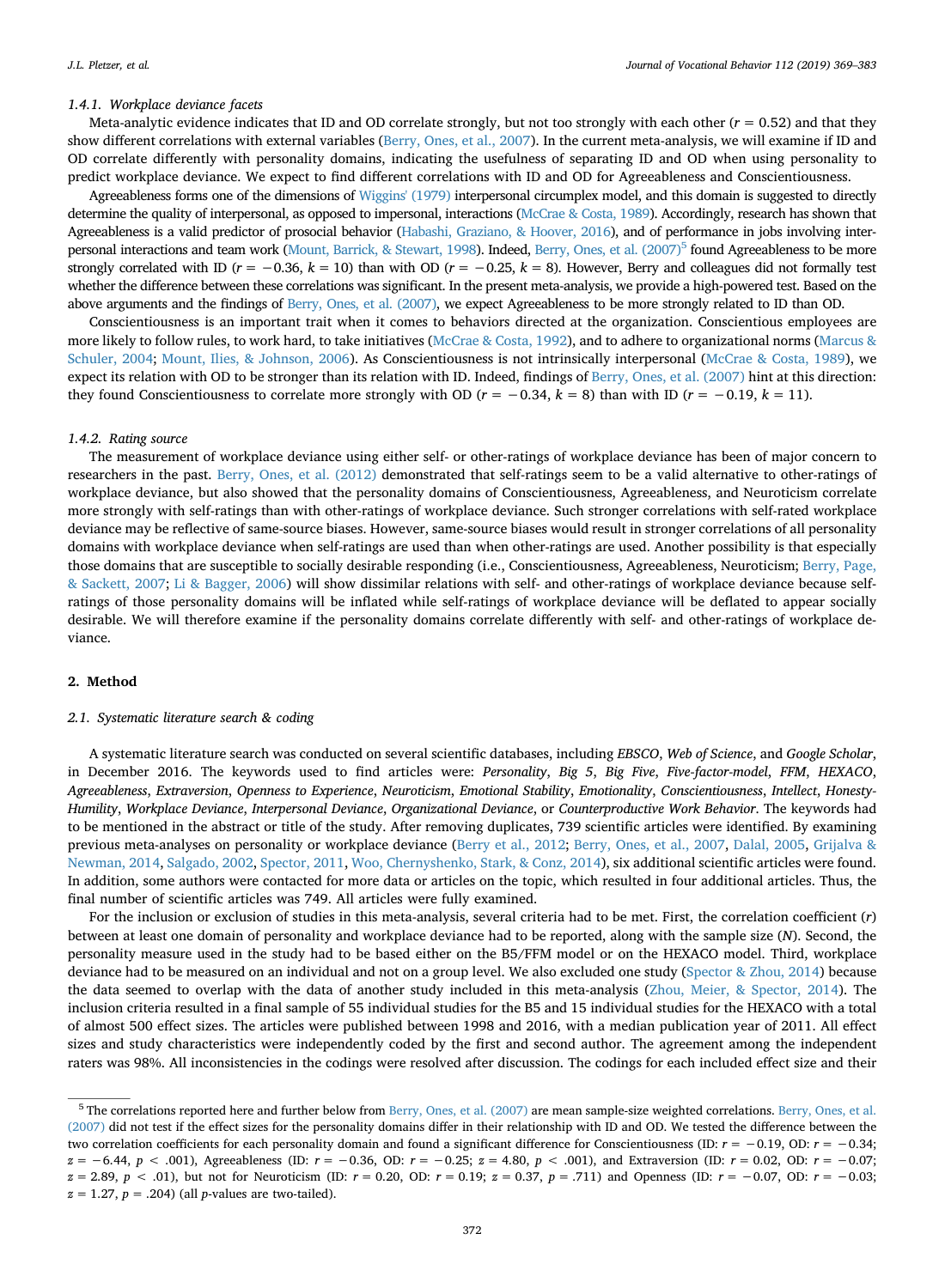references are listed in the Supplementary materials.

## *2.2. Definition of variables*

#### *2.2.1. Big Five model*

The B5 model measures five personality domains: Openness to Experience  $(k = 27)$ , Conscientiousness  $(k = 49)$ , Extraversion  $(k = 28)$ , Agreeableness  $(k = 41)$ , and Neuroticism  $(k = 38)$ .

#### *2.2.2. HEXACO model*

The HEXACO model measures six personality domains: Honesty-Humility ( $k = 15$ ), Emotionality ( $k = 12$ ), eXtraversion ( $k = 12$ ), Agreeableness  $(k = 12)$ , Conscientiousness  $(k = 13)$ , and Openness to Experience  $(k = 12)$ .

## *2.2.3. Workplace deviance*

Workplace deviance can be measured as an overall construct or divided into two separate constructs, OD (*k* for B5 domains  $= 15-33$ ; *k* for HEXACO domains  $= 3-5$ ) and ID (*k* for B5 domains  $= 15-29$ ; *k* for HEXACO domains  $= 2-4$ ; [Bennett &](#page-12-7) [Robinson, 2000\)](#page-12-7). Overall workplace deviance usually describes the combination of these two types. Studies that assessed only one specific form of deviant workplace behavior, such as stealing, were not included.

## *2.2.4. Source of workplace deviance rating (self vs. other)*

To rate workplace deviance, studies used either self-rating measures (*k* for B5 domains = 23–42) or other-rating measures (*k* for B5 domains  $= 7-12$ ). When a study reported correlations for both self- and other-ratings of workplace deviance (e.g., [Spector & Che,](#page-14-13) [2014\)](#page-14-13), we excluded the correlation involving other-ratings and only included the correlation involving self-ratings in the overall analysis to guarantee the independence of effect sizes. For completeness sake, we also report the overall meta-analytic results with only other-ratings of workplace deviance included instead of self-ratings for studies that measured both. For the HEXACO, no study included other-ratings of workplace deviance.<sup>[6](#page-4-0)</sup>

#### *2.3. Data analysis*

We followed [Hunter and Schmidt's \(2014\)](#page-13-18) method for meta-analyses of correlation coefficients with a random-effects model. The Pearson product moment correlation coefficient (*r*) between one of the B5 or HEXACO domains and workplace deviance was used as the effect size. We used correlations weighted by sample size to account for differential sampling error in the input correlations. We corrected all weighted correlation coefficients for unreliability in both the predictor and the criterion using internal reliabilities (i.e., Cronbach's alpha). If a range of reliabilities was given for all personality domains (e.g., reliabilities ranged between 0.67 and 0.82), we coded the reliability that would result in the most conservative estimate (i.e., 0.82). If an average of reliabilities across different domains was provided, we coded this average. If no reliabilities were provided (e.g., [Flaherty & Moss, 2007](#page-13-19)), we corrected this correlation using the average reliability estimate across all other studies for this specific variable (see Supplementary materials). We applied composite formulas ([Hunter & Schmidt, 2014](#page-13-18)) to the dependent effect sizes for ID and OD if a study measured these workplace deviance facets but did not report a correlation for overall workplace deviance. We corrected this composite using Mosier's reliability formula for composites ([Hunter & Schmidt, 2014](#page-13-18)).

For all effect sizes, we report 95% confidence intervals and 95% credibility intervals. We also report the percentage of variance explained by statistical artifacts ([Hunter & Schmidt, 2014\)](#page-13-18). If this percentage is higher than 75%, moderators likely exist. To assess whether the variation between observed correlations was due to real heterogeneity between studies and not because of within-study error, an  $I^2$  index was computed using the [Hunter and Schmidt \(2014\)](#page-13-18) estimator. The  $I^2$  is the proportion of the observed variance that reflects real, rather than chance, differences between effect sizes. [Higgins, Thompson, Deeks, and Altman \(2003\)](#page-13-20) provided benchmark values for the interpretation of  $I^2$ : 25%, 50%, and 75% might be considered as low, moderate, and high, respectively.

Studies that report significant results are more likely to be published than studies that report non-significant results ([Borenstein](#page-12-15) [et al., 2009](#page-12-15)). Such publication bias can result in an overestimation of the true effect size. Publication bias would be present if precision and the study effect sizes differ significantly according to a rank correlation test [\(Begg & Mazumdar, 1994](#page-12-16)) or according to a regression test for funnel plot asymmetry ([Egger et al., 1997](#page-13-21)).

The moderating effect of ID versus OD and of self- versus other-ratings of workplace deviance were tested using subgroup analyses in a mixed-effects model with correlations corrected for unreliability. All analyses were conducted using the *metafor* package in R [\(Viechtbauer, 2010](#page-14-14)).

#### *2.3.1. Two-stage meta-analytical structural equation modeling*

A two-stage random-effects meta-analytical structural equation modeling (MASEM) was conducted to calculate the variance in

<span id="page-4-0"></span> $6$  In addition, we exploratorily examined the moderating effect of the workplace deviance questionnaire ([Bennett & Robinson's, 2000](#page-12-7), questionnaire versus others), B5 personality questionnaire (B5 versus FFM), the number of personality questionnaire items, the average age of the samples in the included studies, and the percentage of women in the included studies. The results of these moderator analyses can be found in the Supplementary materials.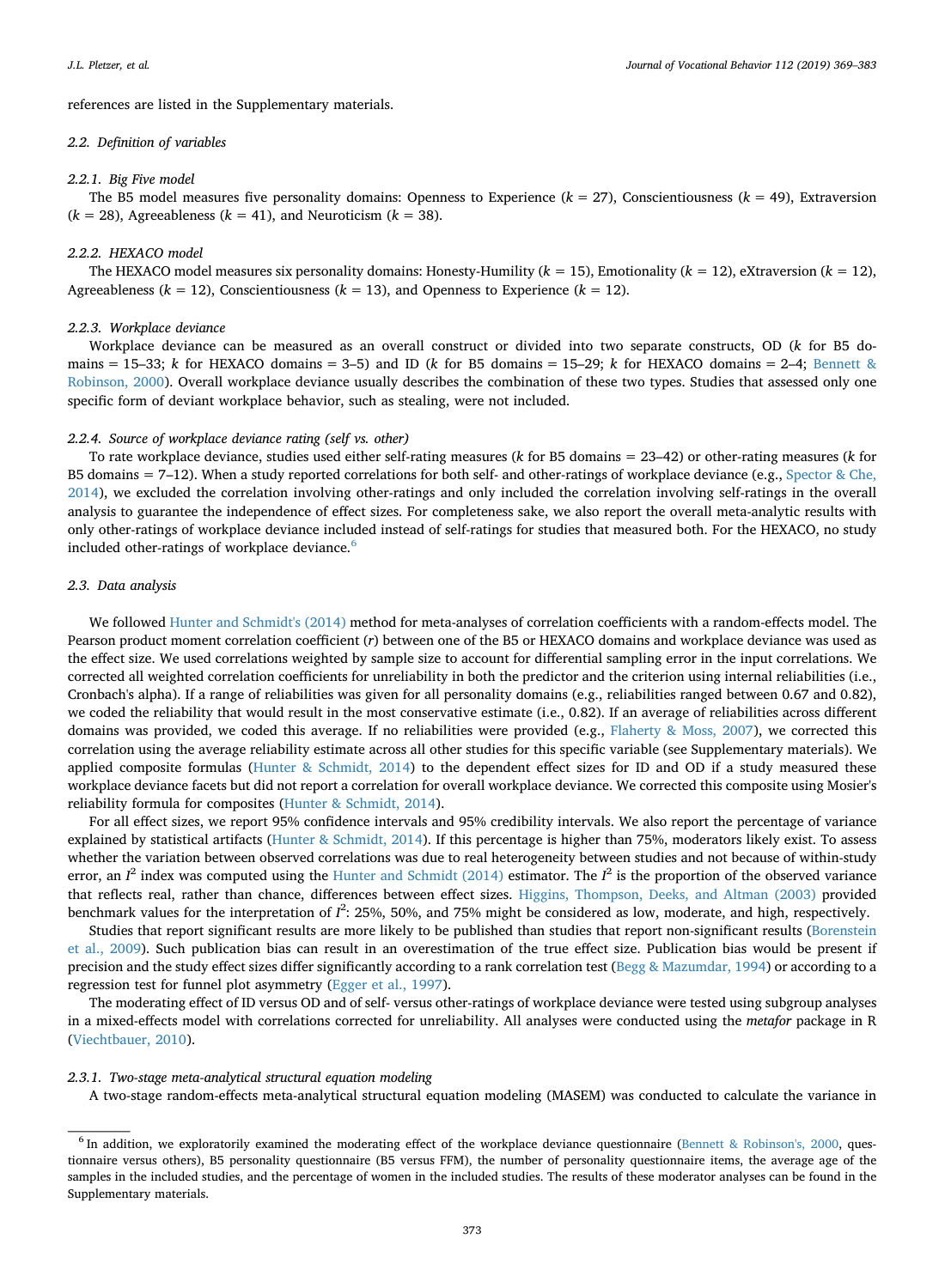workplace deviance explained by the B5 and the HEXACO personality model ([Cheung, 2014, 2015](#page-12-17)). For all studies measuring the correlations between overall workplace deviance and all five B5 personality domains  $(k = 20, N = 6731)$  or all six HEXACO personality domains  $(k = 12, N = 3177)$ , the correlations between the personality domains were coded as well. When the sample size differed per correlation, the lowest (most conservative) number of participants was coded. All studies included in the MASEM analysis and their corresponding coded effect sizes (sample size weighted and corrected for unreliability) are listed in the Supplementary materials. MASEM combines meta-analysis with structural equation modeling and consists of two stages: in the first stage, the corrected correlations between all variables from all primary studies are synthesized into an overall corrected correlation matrix weighted by sample size. In the second stage, this meta-analytic correlation matrix is subjected to a structural equation model to calculate the explained variance in workplace deviance. We also conduct a relative weights analysis (RWA) to gain a better understanding of the relative contribution of each personality domain to the amount of explained variance in workplace deviance [\(Tonidandel & LeBreton, 2011](#page-14-15)).

## **3. Results**

### *3.1. Personality predicting overall workplace deviance*

Results for the meta-analytic relations between the B5 and HEXACO personality domains and workplace deviance are shown in [Table 1](#page-6-0). Consistent with our expectation, HEXACO Honesty-Humility (*ρ* = −0.482) showed the strongest correlation with workplace deviance out of all examined personality domains. Both Conscientiousness (B5 *ρ* = −0.372; HEXACO *ρ* = −0.403) and Agreeableness (B5 *ρ* = −0.362; HEXACO *ρ* = −0.194) were also significant predictors of workplace deviance. B5 Neuroticism (*ρ* = 0.192) and HEXACO Emotionality ( $\rho = -0.140$ ) correlated significantly with workplace deviance, but in opposite directions. The correlations between Extraversion and workplace deviance (B5 *ρ* = −0.045; HEXACO *ρ* = −0.014) and Openness to Experience and workplace deviance (B5  $ρ = -0.082$ ; HEXACO  $ρ = -0.044$ ) were nonsignificant or negligible.<sup>7</sup>

In line with our expectations, we did not find differences in effect sizes between B5 and HEXACO Openness to Experience, Conscientiousness, and Extraversion (see [Table 1](#page-6-0) for the *Q*-values statistically comparing the two effect sizes with each other). For Agreeableness, the effect size was significantly more negative for the B5 compared to the HEXACO, *Q*(1) = 30.119, *p* < .001. The correlations of B5 Neuroticism and HEXACO Emotionality with workplace deviance also differed significantly, *Q*(1) = 58.086,  $p < .001$ .<sup>8</sup>

The results of the publication bias analyses for all B5 and the HEXACO personality domains can be found in [Table 1](#page-6-0) as well. For the B5, the regression test was significant for all domains. The rank correlation test was significant for B5 Conscientiousness, Agreeableness, and Neuroticism, but not for Openness to Experience and Extraversion. Overall, publication bias likely influenced the results for B5 Conscientiousness, Agreeableness, and Neuroticism, but the results remain inconclusive for B5 Openness to Experience and Extraversion. For the HEXACO, the rank correlation test was nonsignificant for all domains. The regression test was significant only for Conscientiousness. Overall, it is very unlikely that publication bias strongly influenced the results for the HEXACO personality domains.

## *3.2. Differential prediction of ID and OD*

As can be seen in [Table 2,](#page-7-0) subgroup analyses revealed that B5 Openness to Experience, Extraversion, and Neuroticism did not correlate differently with ID or OD. B5 Agreeableness correlated more strongly with ID (*ρ* = −0.363) than with OD (*ρ* = −0.285), *Q* (1) = 4.766, *p* = .029. B5 Conscientiousness showed a stronger correlation with OD (*ρ* = −0.401) than with ID (*ρ* = −0.260), *Q* (1) = 15.653, *p* < .001. These moderator analyses for the HEXACO included a relatively small number of studies (*k* = 2–5), and therefore had low statistical power to detect significant relations and might have been influenced by second order sampling error [\(Schmidt & Oh, 2013\)](#page-14-16). We therefore only present these analyses in the Supplementary materials.

<span id="page-5-0"></span><sup>&</sup>lt;sup>7</sup> As mentioned in the [Method](#page-3-1) section, we included the self-rating in the overall analysis if a study reported correlations between personality and both self- and other-ratings of workplace deviance to guarantee the independence of effect sizes. However, the results do not substantially change if the other-rating of workplace deviance of a given study is included in the overall analyses instead. The results with other-ratings of workplace deviance included instead are as follows: B5 Openness: *r* = −0.061, 95% CI (−0.117, −0.006), *ρ* = −0.077, 95% CI (−0.147, −0.007), *p* = .032; B5 Conscientiousness: *r* = −0.293, 95% CI (−0.331, −0.256), *ρ* = −0.357, 95% CI (−0.402, −0.311), *p* < .001; B5 Extraversion: *r* = −0.044, 95% CI (−0.108, 0.021), *ρ* = −0.052, 95% CI (−0.129, 0.026), *p* = .190; B5 Agreeableness: *r* = −0.282, 95% CI (−0.318, −0.246), *ρ* = −0.347, 95% CI (−0.390, −0.304), *p* < .001; B5 Neuroticism: *r* = 0.157, 95% CI (0.123, 0.192), *ρ* = 0.190, 95% CI (0.149, 0.231), *p* < .001. For the HEXACO, no study included both self- and other-ratings of workplace deviance.

<span id="page-5-1"></span><sup>&</sup>lt;sup>8</sup> These results might be questioned because some of the observed differences between the B5 and the HEXACO relations with workplace deviance could be attributed to differential relations of self- and other-ratings of workplace deviance with the B5 domains (none of the included HEXACO studies used other-ratings of workplace deviance). We therefore compared the B5 and HEXACO relations again only including studies with self-rated workplace deviance. The results remain qualitatively the same: We do not find differences in effect sizes between B5 and HEXACO Openness to Experience, Conscientiousness, and Extraversion. B5 Agreeableness exhibits a stronger relation with workplace deviance (*ρ* = −0.377) than HEXACO Agreeableness (*ρ* = −0.194), *Q*(1) = 34.338, *p* < .001. HEXACO Emotionality correlates negatively with workplace deviance (*ρ* = −0.140), whereas B5 Neuroticism correlates positively with workplace deviance (*ρ* = 0.200), and the difference between the two is statistically significant, *Q*(1) = 56.736, *p* < .001.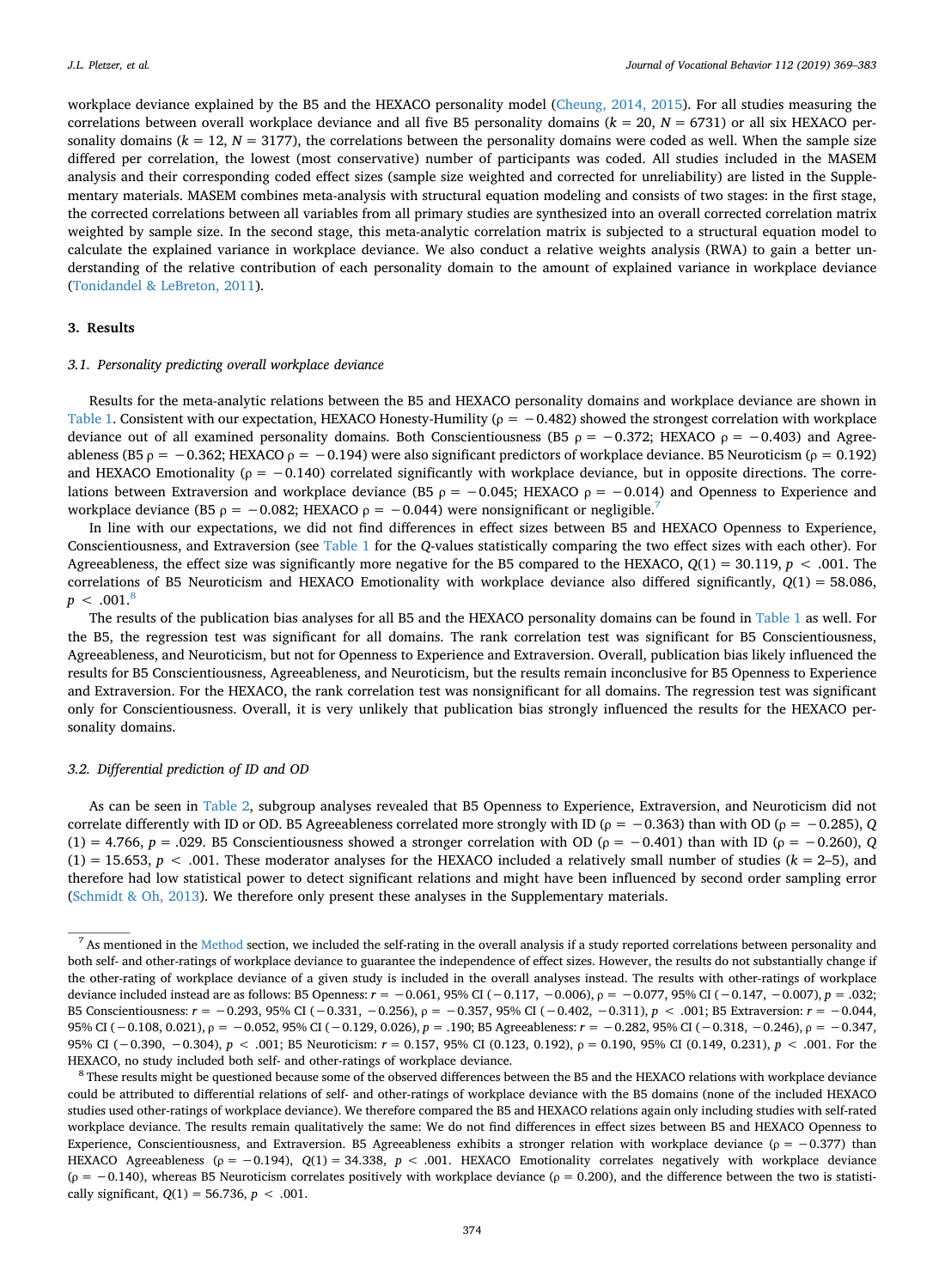<span id="page-6-0"></span>

| Table 1                                               |  |  |
|-------------------------------------------------------|--|--|
| Meta-analytic results for overall workplace deviance. |  |  |

| Domain                      |          | Overall effect size |          |            |          |       |       |           |           | Heterogeneity |           | Publication bias |       | Comparison  |                   |               |             |
|-----------------------------|----------|---------------------|----------|------------|----------|-------|-------|-----------|-----------|---------------|-----------|------------------|-------|-------------|-------------------|---------------|-------------|
|                             | $\kappa$ | N                   |          | <b>SEr</b> | $\Omega$ | SEo   | %var  | $CI_{LL}$ | $CI_{UL}$ | $Cr_{LL}$     | $Cr_{UL}$ | т2               |       | $Reg_p$     | Rank <sub>n</sub> | $Q_{between}$ | p for Q     |
| <b>B5 Openness</b>          | 27       | 7309                | $-0.065$ | 0.029      | $-0.082$ | 0.036 | 18.93 | $-0.153$  | $-0.01$   | $-0.410$      | 0.247     | 82.09            | 0.164 | 0.016       | 0.482             | 0.362         | 0.547       |
| H Openness to Experience    | 12       | 3177                | $-0.039$ | 0.043      | $-0.044$ | 0.052 | 18.06 | $-0.146$  | 0.058     | $-0.374$      | 0.287     | 82.33            | 0.160 | 0.226       | 0.841             |               |             |
| <b>B5</b> Conscientiousness | 49       | 15,773              | $-0.306$ | 0.018      | $-0.372$ | 0.022 | 19.10 | $-0.416$  | $-0.328$  | $-0.642$      | $-0.102$  | 84.28            | 0.136 | 0.001       | 0.012             | 0.432         | 0.511       |
| H Conscientiousness         | 13       | 3466                | $-0.331$ | 0.038      | $-0.403$ | 0.041 | 20.52 | $-0.483$  | $-0.322$  | $-0.666$      | $-0.139$  | 79.97            | 0.128 | 0.014       | 0.306             |               |             |
| <b>B5</b> Extraversion      | 28       | 7645                | $-0.038$ | 0.033      | $-0.045$ | 0.040 | 13.51 | $-0.124$  | 0.034     | $-0.430$      | 0.340     | 87.62            | 0.192 | ${}< 0.001$ | 0.298             | 0.279         | 0.597       |
| H Extraversion              | 12       | 3177                | $-0.014$ | 0.036      | $-0.014$ | 0.042 | 27.93 | $-0.097$  | 0.069     | $-0.269$      | 0.240     | 73.35            | 0.123 | 0.073       | 0.545             |               |             |
| <b>B5</b> Agreeableness     | 41       | 2,860               | $-0.294$ | 0.018      | $-0.362$ | 0.022 | 24.47 | $-0.404$  | $-0.320$  | $-0.591$      | $-0.134$  | 77.91            | 0.115 | ${}< 0.001$ | 0.001             | 30.119        | ${}< 0.001$ |
| H Agreeableness             | 12       | 3177                | $-0.157$ | 0.020      | $-0.194$ | 0.022 | 84.83 | $-0.237$  | $-0.152$  | $-0.246$      | $-0.142$  | 4.25             | 0.016 | 0.404       | 0.545             |               |             |
| <b>B5</b> Neuroticism       | 38       | 1.740               | 0.160    | 0.020      | 0.192    | 0.024 | 22.97 | 0.145     | 0.240     | $-0.054$      | 0.439     | 77.79            | 0.124 | 0.028       | 0.023             | 58.086        | ${}< 0.001$ |
| H Emotionality              | 12       | 3177                | $-0.115$ | 0.030      | $-0.140$ | 0.036 | 38.04 | $-0.211$  | $-0.069$  | $-0.345$      | 0.065     | 63.58            | 0.098 | 0.518       | 0.381             |               |             |
| H Honesty-Humility          | 15       | 4206                | $-0.394$ | 0.021      | $-0.482$ | 0.024 | 52.38 | $-0.529$  | $-0.436$  | $-0.616$      | $-0.349$  | 51.96            | 0.064 | 0.768       | 0.923             |               |             |

Note. B5 = Big Five, H = HEXACO;  $k$  = number of statistically independent samples;  $N$  = cumulative sample size;  $r$  = sample-size weighted mean observed correlation; SE $r$  = standard error for  $r$ ;  $\rho$  =  $r$ corrected for unreliability in the predictor and in the outcome; SE<sub>P</sub> = standard error of  $\rho$ ; %var. = percentage of variance attributable to unreliability; CI<sub>LL</sub> and CI<sub>UL</sub> = lower and upper bounds of the 95% confidence interval for ρ; Cr<sub>LL</sub> and Cr<sub>UL</sub> = lower and upper bounds of the 95% credibility interval for ρ;  $I^2$  = total heterogeneity/total variability for *p*;  $T$  = estimated amount of total heterogeneity for *p*;  $Reg_p = p$ -value for the regression test for funnel plot asymmetry; Rank<sub>p</sub> = p-value for the rank correlation test for funnel plot asymmetry; Q<sub>between</sub> = comparison of p between B5 and HEXACO.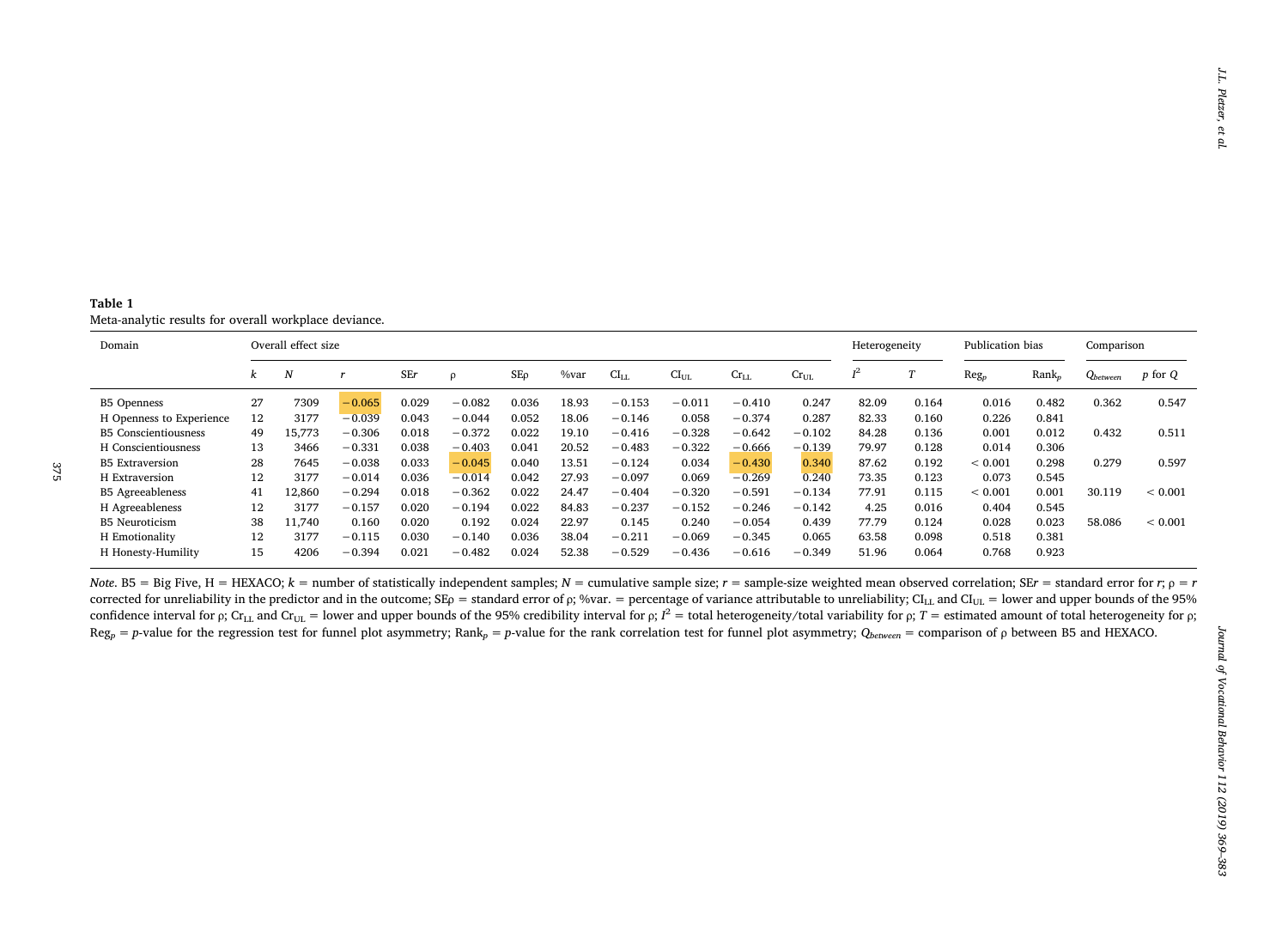<span id="page-7-0"></span>

| Table 2                                                                           |  |  |
|-----------------------------------------------------------------------------------|--|--|
| Results of the moderating effect of the workplace deviance form for the Big Five. |  |  |

|                             |           | k  | N    |          | <b>SEr</b> | ρ        | SΕρ   | $CI_{LL}$ | $\rm{CI}_{UL}$ | $Cr_{LL}$ | $Cr_{UL}$ | $Q_{between}$ | p for Q     |
|-----------------------------|-----------|----|------|----------|------------|----------|-------|-----------|----------------|-----------|-----------|---------------|-------------|
| <b>B5</b> Openness          | ID        | 15 | 3606 | $-0.037$ | 0.027      | $-0.047$ | 0.035 | $-0.115$  | 0.021          | $-0.247$  | 0.153     | 0.136         | 0.712       |
|                             | <b>OD</b> | 15 | 3606 | $-0.048$ | 0.019      | $-0.063$ | 0.025 | $-0.111$  | $-0.014$       | $-0.154$  | 0.028     |               |             |
| <b>B5</b> Conscientiousness | ID        | 29 | 8446 | $-0.213$ | 0.022      | $-0.260$ | 0.027 | $-0.313$  | $-0.207$       | $-0.501$  | $-0.019$  | 15.653        | ${}< 0.001$ |
|                             | <b>OD</b> | 33 | 9567 | $-0.324$ | 0.019      | $-0.401$ | 0.023 | $-0.447$  | $-0.355$       | $-0.624$  | $-0.178$  |               |             |
| <b>B5</b> Extraversion      | ID        | 15 | 3606 | 0.011    | 0.024      | 0.012    | 0.030 | $-0.046$  | 0.071          | $-0.146$  | 0.171     | 1.823         | 0.177       |
|                             | <b>OD</b> | 15 | 3606 | $-0.042$ | 0.030      | $-0.053$ | 0.038 | $-0.127$  | 0.022          | $-0.291$  | 0.185     |               |             |
| <b>B5</b> Agreeableness     | ID        | 29 | 8252 | $-0.294$ | 0.022      | $-0.363$ | 0.026 | $-0.413$  | $-0.314$       | $-0.589$  | $-0.138$  | 4.766         | 0.029       |
|                             | <b>OD</b> | 29 | 8423 | $-0.227$ | 0.021      | $-0.285$ | 0.026 | $-0.335$  | $-0.235$       | $-0.507$  | $-0.063$  |               |             |
| <b>B5</b> Neuroticism       | ID        | 22 | 6158 | 0.153    | 0.020      | 0.187    | 0.024 | 0.140     | 0.235          | 0.025     | 0.349     | 0.380         | 0.538       |
|                             | <b>OD</b> | 24 | 6624 | 0.171    | 0.024      | 0.211    | 0.030 | 0.152     | 0.269          | $-0.031$  | 0.452     |               |             |
|                             |           |    |      |          |            |          |       |           |                |           |           |               |             |

*Note*. ID = interpersonal workplace deviance; OD = organizational workplace deviance;  $k$  = number of statistically independent samples;  $N =$  cumulative sample size;  $r =$  sample-size weighted mean observed correlation; SE $r =$  standard error for  $r$ ;  $\rho = r$  corrected for unreliability in the predictor and in the outcome;  $SE_p$  = standard error of  $\rho$ ; CI<sub>LL</sub> and CI<sub>UL</sub> = lower and upper bounds of the 95% confidence interval for  $\rho$ ; Cr<sub>LL</sub> and Cr<sub>UL</sub> = lower and upper bounds of the 95% credibility interval for *ρ*;  $Q_{between}$  = comparison of *ρ* between ID and OD.

<span id="page-7-1"></span>

| Table 3                                                                         |
|---------------------------------------------------------------------------------|
| Results of the moderating effect of self-versus other ratings for the Big Five. |

|                   |       | k  | N      |          | SEr   | ρ        | $SE\rho$ | $CI_{LL}$ | CI <sub>UL</sub> | $Cr_{LL}$ | $Cr_{UL}$ | $Q_{between}$ | $p$ for $Q$ |
|-------------------|-------|----|--------|----------|-------|----------|----------|-----------|------------------|-----------|-----------|---------------|-------------|
| <b>Openness</b>   | Self  | 23 | 6704   | $-0.057$ | 0.031 | $-0.071$ | 0.039    | $-0.148$  | 0.006            | $-0.402$  | 0.260     | 1.089         | 0.297       |
|                   | Other | 7  | 1101   | $-0.116$ | 0.047 | $-0.145$ | 0.059    | $-0.261$  | $-0.029$         | $-0.409$  | 0.119     |               |             |
| Conscientiousness | Self  | 42 | 13.566 | $-0.327$ | 0.017 | $-0.398$ | 0.022    | $-0.440$  | $-0.356$         | $-0.633$  | $-0.163$  | 26.915        | ${}< 0.001$ |
|                   | Other | 12 | 3056   | $-0.181$ | 0.025 | $-0.217$ | 0.028    | $-0.271$  | $-0.164$         | $-0.332$  | $-0.103$  |               |             |
| Extraversion      | Self  | 24 | 7040   | $-0.037$ | 0.037 | $-0.044$ | 0.045    | $-0.131$  | 0.043            | $-0.443$  | 0.356     | 0.307         | 0.580       |
|                   | Other | 7  | 1101   | $-0.064$ | 0.030 | $-0.075$ | 0.035    | $-0.145$  | $-0.006$         | $-0.145$  | $-0.006$  |               |             |
| Agreeableness     | Self  | 36 | 12.147 | $-0.306$ | 0.019 | $-0.377$ | 0.022    | $-0.421$  | $-0.333$         | $-0.601$  | $-0.153$  | 9.720         | 0.002       |
|                   | Other | 8  | 1209   | $-0.199$ | 0.031 | $-0.248$ | 0.035    | $-0.316$  | $-0.181$         | $-0.330$  | $-0.167$  |               |             |
| Neuroticism       | Self  | 31 | 9533   | 0.173    | 0.021 | 0.209    | 0.025    | 0.160     | 0.257            | $-0.015$  | 0.433     | 1.696         | 0.193       |
|                   | Other | 11 | 2849   | 0.122    | 0.035 | 0.146    | 0.041    | 0.065     | 0.227            | $-0.075$  | 0.367     |               |             |

*Note.*  $k =$  number of statistically independent samples;  $N =$  cumulative sample size;  $r =$  sample-size weighted mean observed correlation; SE*r* = standard error for *r*;  $p = r$  corrected for unreliability in the predictor and in the outcome; SE<sub>*p*</sub> = standard error of *p*; CI<sub>LL</sub> and CI<sub>UL</sub> = lower and upper bounds of the 95% confidence interval for  $\rho$ ; Cr<sub>LL</sub> and Cr<sub>UL</sub> = lower and upper bounds of the 95% credibility interval for  $\rho$ ; *Qbetween* = comparison of *ρ* between self- and other-ratings.

## *3.3. Source of workplace deviance ratings*

The source of the workplace deviance rating significantly moderated the relation of B5 Conscientiousness and Agreeableness with workplace deviance (see [Table 3](#page-7-1)). B5 Conscientiousness showed a significantly stronger correlation with self-ratings (*ρ* = −0.398) than with other-ratings of workplace deviance (*ρ* = −0.217), *Q*(1) = 26.915, *p* < .001. The same held for B5 Agreeableness, which correlated more strongly with self-ratings (*ρ* = −0.377) than with other-ratings of workplace deviance (*ρ* = −0.248), *Q*(1) = 9.720, *p* = .002. For the other three B5 personality domains, the source of the workplace deviance rating did not moderate the relation of interest. This moderation effect could not be tested for the HEXACO because no study measured the relations with other-ratings of workplace deviance.

## *3.4. Explained variance in workplace deviance: B5 versus HEXACO*

We conducted a two-stage MASEM to compare the variance that is explained by the B5 and the HEXACO in workplace deviance. The overall corrected correlation matrices synthesized in the first step can be found in the Supplementary materials. In the second stage, we fitted a structural equation model with all personality domains predicting workplace deviance. Results show that the B5 personality domains explained 1[9](#page-7-2).05% of the variance in workplace deviance,  $k = 20$ ,  $N = 6731$ ,  $R^2 = 0.1905$ , 95% CI for  $R^2$  (0.1421; 0.2481),<sup>9</sup> whereas the HEXACO personality domains explained 31.97% of the variance in workplace deviance,  $k = 12$ ,  $N = 3177$ ,  $R^2 = 0.3197$ , 95% CI for  $R^2$ (0.2642; 0.3847). Hence, the HEXACO explained approximately 13% more workplace deviance variance than the B5.[10](#page-7-3)

<span id="page-7-2"></span><sup>&</sup>lt;sup>9</sup> When excluding four studies from this analysis that measured workplace deviance with other-ratings ([Bernerth, Taylor, Walker, & Whitman,](#page-12-18) [2012](#page-12-18); [Hitlan & Noel, 2009](#page-13-22); [Kluemper, Mclarty, & Bing, 2015;](#page-13-23) [Richards & Schat, 2011](#page-14-17)), the explained variance in workplace deviance using the B5 domains slightly increased,  $k = 16$ ,  $N = 5663$ ,  $R^2 = 0.2261$ , 95% CI for  $R^2$  (0.1661; 0.2988).

<span id="page-7-3"></span><sup>&</sup>lt;sup>10</sup> When using only sample size weighted correlations, the B5 personality domains explained 13.27% of variance in workplace deviance,  $k = 20$ ,  $N = 6731$ ,  $R^2 = 0.1327$ , 95% CI for  $R^2$  (0.1002; 0.1704). The HEXACO personality domains then explained 22.35% of variance in workplace deviance,  $k = 12$ ,  $N = 3177$ ,  $R^2 = 0.2235$ , 95% CI for  $R^2$  (0.1844; 0.2695). Using sample size weighted correlations, the HEXACO therefore explained 9.16% more workplace deviance variance than the B5.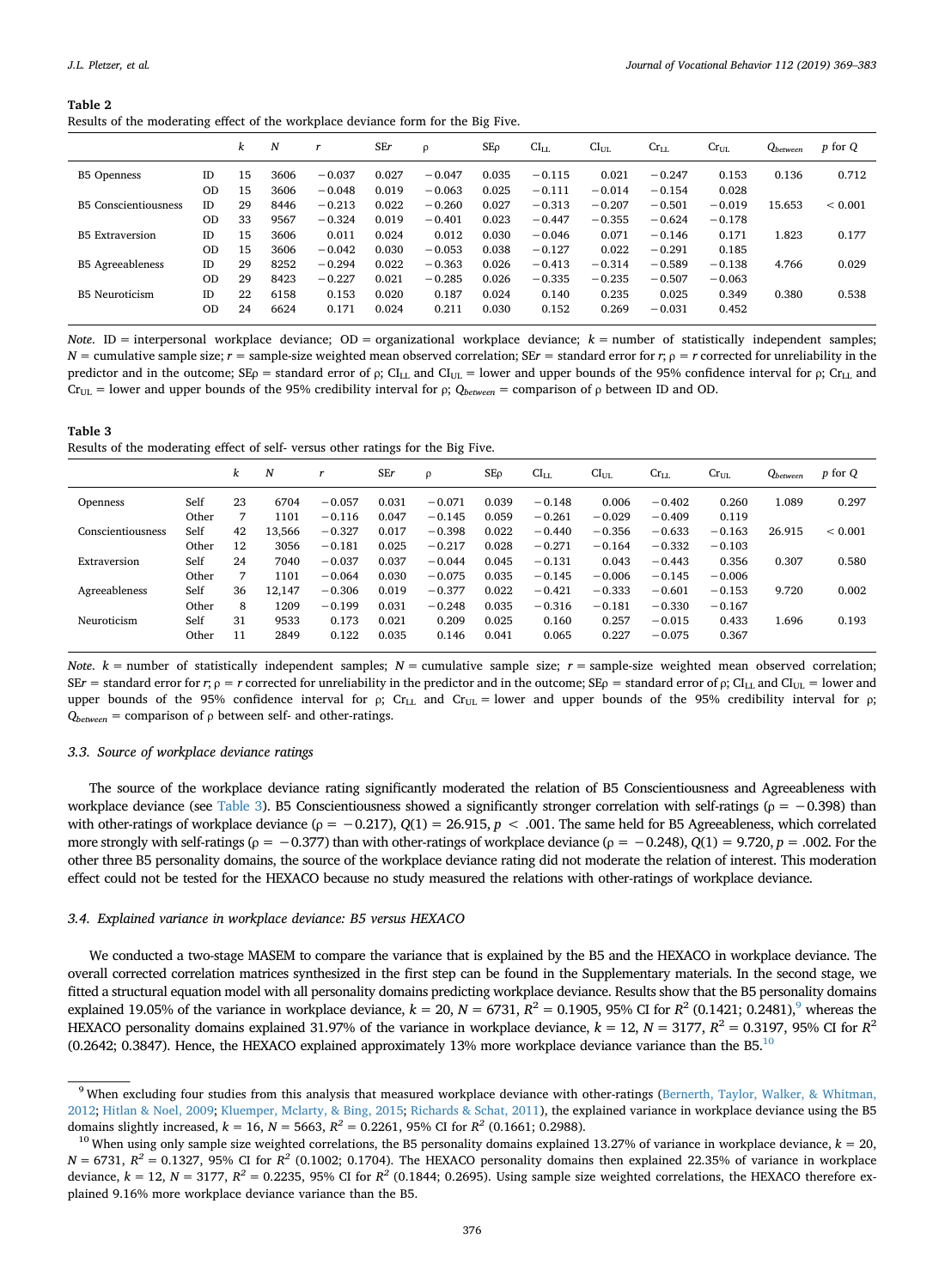## <span id="page-8-0"></span>**Table 4**

|  |  | Results of the relative weights analysis. |  |
|--|--|-------------------------------------------|--|
|  |  |                                           |  |

|                        | Raw Weight | Relative Weight |
|------------------------|------------|-----------------|
| <b>Big Five</b>        |            |                 |
| Openness               | 0.25       | 1.30            |
| Conscientiousness      | 10.13      | 53.19           |
| Extraversion           | 0.24       | 1.26            |
| Agreeableness          | 7.14       | 37.49           |
| Neuroticism            | 1.29       | 6.76            |
| HEXACO                 |            |                 |
| Honesty-Humility       | 18.21      | 56.95           |
| Emotionality           | 1.36       | 4.26            |
| eXtraversion           | 0.07       | 0.22            |
| Agreeableness          | 1.68       | 5.25            |
| Conscientiousness      | 10.55      | 32.99           |
| Openness to Experience | 0.10       | 0.33            |

*Note*. Raw Weight = raw weight of a predictor from RWA in percentages; Relative Weight = rescaled relative weight in percentages.

The results of the RWA can be found in [Table 4.](#page-8-0) For the B5, Conscientiousness (53.19%), Agreeableness (37.49%), and Neuroticism (6.76%) contributed most to the explained variance in workplace deviance, whereas the contribution of Openness to Experience (1.30%) and Extraversion (1.26%) was negligible. For the HEXACO, Honesty-Humility (56.95%) and Conscientiousness (32.99%) contributed most to the amount of explained variance in workplace deviance, whereas the contribution of Agreeableness (5.25%) and Emotionality (4.26%) was relatively low. Openness to Experience (0.33%) and eXtraversion (0.22%) hardly contributed to the explained variance.

## **4. Discussion**

In an effort to provide a comprehensive overview of the relations between personality and workplace deviance, the current study is the first to meta-analytically compare the B5 with the HEXACO in predicting workplace deviance, or—for that matter—any organizational outcome. Our results indicate that when predicting workplace deviance, the HEXACO model outperforms the B5 model, and researchers and practitioners might therefore want to prioritize the HEXACO over the B5 when trying to predict workplace deviance. Honesty-Humility was the strongest predictor of workplace deviance out of all personality domains examined in this meta-analysis. This finding underlines the importance of a personality domain which taps directly into individual differences in the propensity for exploitation and deception (i.e., Honesty-Humility) [\(Ashton et al., 2000;](#page-12-11) [Lee, Ashton, & Shin, 2005;](#page-13-24) [Ashton et al.,](#page-12-11) [2000\)](#page-12-11), at least in the prediction of workplace deviance. Considering the ubiquity of personality questionnaires in employee selection contexts [\(Ryan et al., 2015](#page-14-18)) and the fact that supervisor's overall job performance ratings depend heavily on workplace deviance ratings (as much as task performance ratings and more than OCB ratings; [Dunlop & Lee, 2004;](#page-13-25) [Rotundo & Sackett, 2002\)](#page-14-19), this metaanalysis suggests that it is important to capture variance associated with Honesty-Humility in employee selection contexts. The current results also suggest that Conscientiousness and Agreeableness (Agreeableness somewhat weaker in the HEXACO model), and to a lesser extent B5 Neuroticism and HEXACO Emotionality, are important predictors of workplace deviance. Openness to Experience and Extraversion (for both B5 and HEXACO) do not play a substantial role in the prediction of workplace deviance.

## *4.1. Theoretical explanations*

These findings can be explained using multiple theoretical accounts. The strong negative relation between Honesty-Humility and workplace deviance can be best understood using theories of reciprocal altruism ([Ashton & Lee, 2007\)](#page-12-10), which hold that individuals scoring high on Honesty-Humility avoid acting deviantly at work because of their own internal beliefs that such behavior is wrong, even if others act this way or when others could potentially exploit them. Future research might examine if individuals who score high on Honesty-Humility are immune to bystander effects of workplace deviance ([Ferguson & Barry, 2011\)](#page-13-26) and refrain from acting deviantly even in an environment that is permissive of or even encourages such behavior.

The negative relation between Conscientiousness and workplace deviance can be explained using activity regulation theory [\(Zijlstra, Roe, Leonora, & Krediet, 1999\)](#page-14-20) and action theory [\(Zohar, 1999\)](#page-14-21), which suggest that individuals avoid activities that interfere with goal attainment. Especially individuals scoring high on Conscientiousness, who are goal-driven, hard-working, and disciplined, should therefore refrain from acting deviantly because it interferes with goal attainment ([Barrick, Mitchell, & Stewart,](#page-12-19) [2003\)](#page-12-19). Similarly, conservation of resources theory [\(Hobfoll, 1989](#page-13-27)) argues that individuals are motivated to obtain resources and to avoid resource losses. Especially individuals scoring high on Conscientiousness want to accomplish their tasks and might therefore refrain from acting deviantly because such behaviors require resources that could otherwise be spent on achieving work tasks. Future research could examine if the relation between Conscientiousness and workplace deviance is mediated by an individual's motivation to attain goals.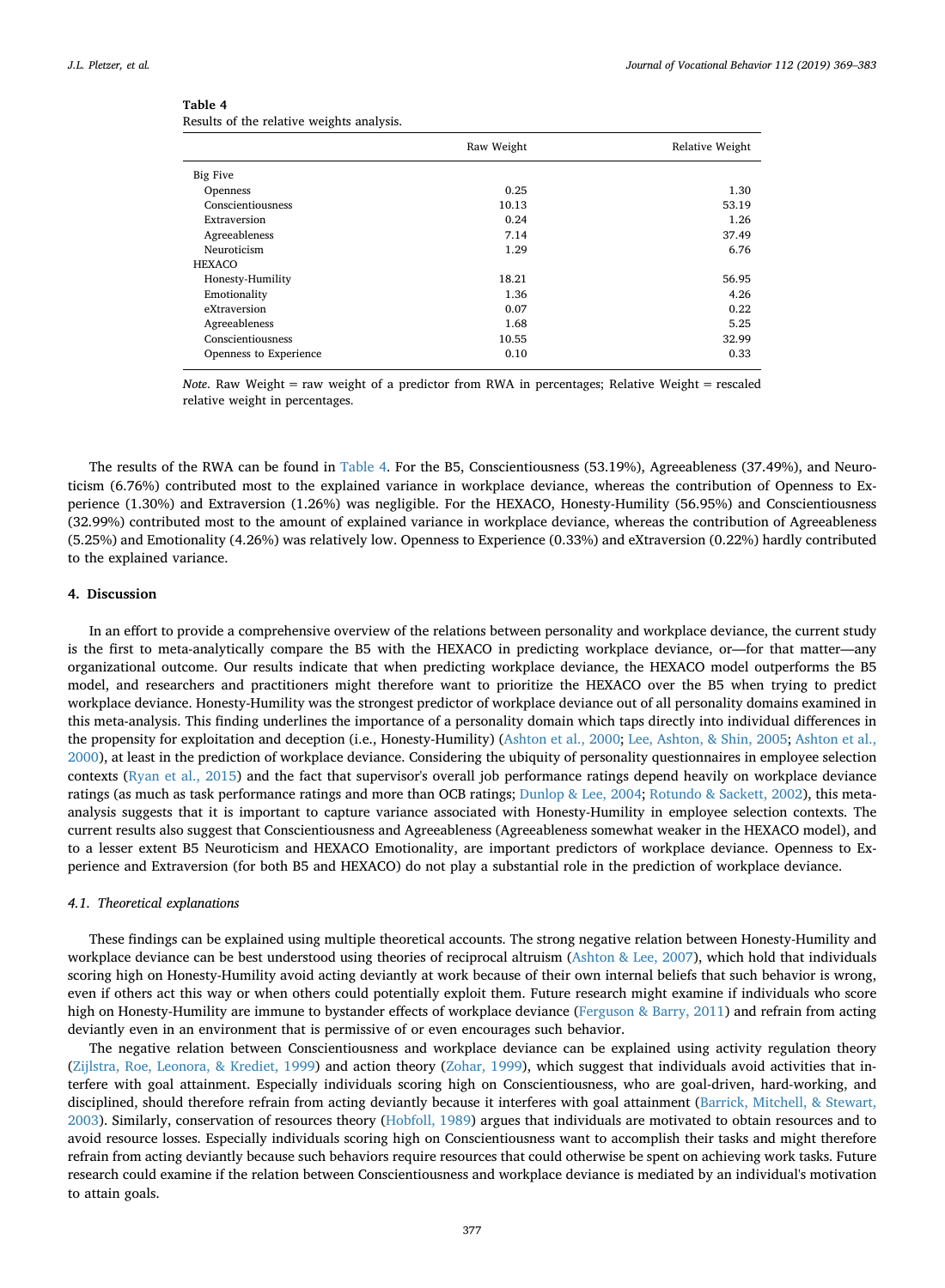Group-value theory ([Lind & Lissak, 1985](#page-13-28)), which holds that individuals value group belonging and behave in ways that enforce such belonging, can be used to explain the negative relation between Agreeableness and workplace deviance. Especially agreeable individuals, who are compassionate, patient, trusting, and generally more likely to get along with others, should value group belonging and therefore refrain from acting deviantly because such behavior would threaten their status in the group. This is furthermore reflected in the finding that B5 Agreeableness correlates more strongly with workplace deviance than HEXACO Agreeableness, because B5 Agreeableness contains more interpersonally oriented variance—which is part of Emotionality in the HEXACO model—than HEXACO Agreeableness [\(Ashton & Lee, 2005\)](#page-12-2). The negative relation between HEXACO Emotionality and workplace deviance can therefore be understood from the same theoretical perspective because individuals who score high on Emotionality are characterized by a high need for emotional support and a tendency to form strong bonds with others and might therefore be less likely to act deviantly at work. To a lesser extent, group-value theory ([Lind & Lissak, 1985\)](#page-13-28) can also explain the positive relation between Neuroticism and workplace deviance because neurotic individuals seem to function less well in teams [\(Barrick, Neubert, Mount, &](#page-12-20) [Stewart, 1998](#page-12-20)) and might therefore be less inclined to refrain from acting deviantly. Future research could examine if the relations of Agreeableness and Emotionality/Neuroticism with workplace deviance are mediated by a sense of group belonging.

It is important to note that the current meta-analysis could not test the theoretical explanations for the relations between personality and workplace deviance because these accounts have not been tested in previous studies. We therefore recommend future research to examine mediating mechanisms based on these theoretical explanations. Doing so will contribute to a better understanding about how stable traits determine behavior at work.

#### *4.2. Comparison of B5 and HEXACO personality domains*

The current findings also carry important implications for personality theory. As expected, no significant differences in relations with workplace deviance between the B5 and HEXACO personality domains of Openness to Experience, Conscientiousness, and Extraversion were observed because these personality domains are conceptually similar in the B5 and the HEXACO model ([Lee &](#page-13-2) [Ashton, 2004](#page-13-2)). B5 Agreeableness correlated more strongly with workplace deviance than HEXACO Agreeableness. In addition to the interpretation of this finding offered above in light of group-value theory [\(Lind & Lissak, 1985](#page-13-28)), this finding might also reflect the fact that B5 (and especially FFM) Agreeableness captures some variance associated with HEXACO Honesty-Humility, which correlates most strongly with workplace deviance. This apparently outweighs the effect of a missing (reversed) anger facet in B5 Agreeableness, which correlates positively with workplace deviance ([Hastings & O'Neill, 2009\)](#page-13-5) and which is part of HEXACO Agreeableness.

Some may see in the above results confirmation of the position, advocated by some B5 researchers [\(DeYoung, 2015;](#page-13-29) [Viswesvaran](#page-14-22) [& Ones, 2016](#page-14-22)), that Honesty-Humility is not much more than a facet of Agreeableness. However, such a view is challenged by the findings of this meta-analysis that HEXACO Honesty-Humility already explains > 10% more variance in workplace deviance than B5 Agreeableness (i.e., 23.23% versus 12.96% using corrected correlations). Such a position is also challenged by findings in this and other studies that a) HEXACO Honesty-Humility and Agreeableness are only moderately related (i.e., *ρ* = 0.37 in this study and *r* = 0.28 between Honesty-Humility and B5 Agreeableness in [Ashton et al., 2014\)](#page-12-3) and that b) HEXACO Honesty-Humility and Agreeableness have significantly different predictive validities for a great number of important other variables, such as values and political orientations [\(Lee et al., 2009;](#page-13-30) [Lee, Ashton, Ogunfowora, Bourdage, & Shin, 2010\)](#page-13-31), the Dark Triad ([Lee et al., 2013](#page-13-32); [Lee &](#page-13-33) [Ashton, 2014\)](#page-13-33), and several economic (public good and social dilemma) games ([Hilbig, Thielmann, Klein, & Henninger, 2016;](#page-13-34) [Hilbig,](#page-13-35) [Zettler, Leist, & Heydasch, 2013](#page-13-35); [Zhao & Smillie, 2015](#page-14-23)). This, together with the finding that the most recent large-scale cross-cultural lexical studies offer support for separate Agreeableness and Honesty-Humility dimensions ([Ashton et al., 2004;](#page-12-21) [De Raad et al., 2014](#page-12-8); [Saucier, 2009\)](#page-14-5), seems to indicate that the B5 model omits a highly important and consequential variable.

The relations of B5 Neuroticism and HEXACO Emotionality with workplace deviance differed significantly and in direction, offering support for the conceptual distinction between these two domains. B5 Neuroticism includes content associated with anger, which has been found to be positively related to workplace deviance [\(Hastings & O'Neill, 2009](#page-13-5)), whereas HEXACO Emotionality includes content associated with anxiety and sentimentality which correlates negatively with (workplace) deviance (e.g., [Van Gelder](#page-14-6) [& De Vries, 2012](#page-14-6)).

Overall, these findings provide criterion-related support for the conceptual similarities *and* differences between the B5 and the HEXACO. While the current results suggest that the B5 personality model is useful in the prediction of workplace deviance, the results also suggest that practitioners and researchers might like to use the HEXACO instead of the B5 personality model because of the inclusion of the Honesty-Humility domain and the resulting higher level of explained variance in workplace deviance. In particular, practitioners and researchers are advised to include the personality domains of Honesty-Humility, Conscientiousness, Agreeableness, and Emotionality when their goal is to predict workplace deviance. These findings also align with previous findings suggesting that the HEXACO personality model, compared to the B5 personality model, better predicts various criteria in- and outside the workplace, such as cooperation ([Thielmann & Hilbig, 2014](#page-14-7)), unethical leadership [\(De Vries, 2012](#page-12-22)), and delinquent and criminal behaviors ([De](#page-12-12) [Vries & Van Gelder, 2013, 2015](#page-12-12)).

#### *4.3. Comparison with previous meta-analytic findings*

Three previous meta-analyses have examined the relations between B5 personality domains and workplace deviance [\(Berry et al.,](#page-12-1) [2012;](#page-12-1) [Berry, Ones, et al., 2007;](#page-12-0) [Salgado, 2002\)](#page-14-0), and [Table 5](#page-10-0) shows a comparison of their results with those of the current metaanalysis. The most notable difference is that the magnitude of the overall weighted correlations for B5 Conscientiousness (*r* = −0.31 compared to [Salgado, 2002](#page-14-0): *r* = −0.16) and Agreeableness (*r* = −0.29 compared to [Salgado, 2002](#page-14-0): *r* = −0.13) are much stronger in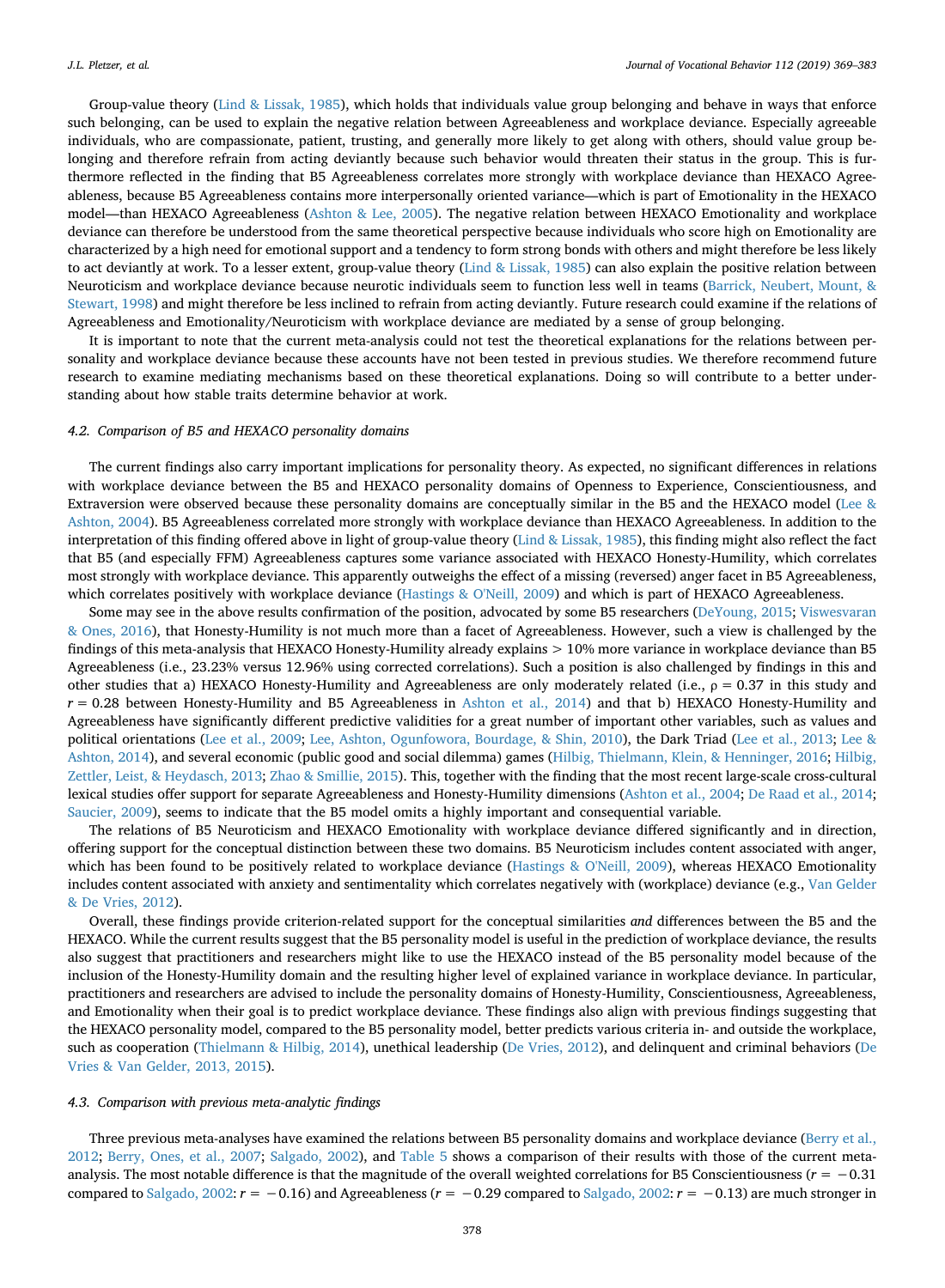#### <span id="page-10-0"></span>**Table 5**

| Comparison of sample size weighted correlations of the current meta-analyses with previous meta-analyses (only for B5). |
|-------------------------------------------------------------------------------------------------------------------------|
|-------------------------------------------------------------------------------------------------------------------------|

| B5 domain | This study $(k)$ | Salgado (2002) $(k)^*$ | Berry et al. (2012)<br>self-reported WD <sup>a</sup> | This study  |             |             | Berry, Ones, et al. (2007) |
|-----------|------------------|------------------------|------------------------------------------------------|-------------|-------------|-------------|----------------------------|
|           |                  |                        |                                                      | ID $(k)$    | OD (k)      | ID $(k)$    | OD (k)                     |
| $\circ$   | $-0.07(27)$      | 0.10(8)                | $-0.06$                                              | $-0.04(15)$ | $-0.05(15)$ | $-0.07(8)$  | $-0.03(5)$                 |
| C         | $-0.31(49)$      | $-0.16(13)$            | $-0.31$                                              | $-0.21(29)$ | $-0.32(33)$ | $-0.19(11)$ | $-0.34(8)$                 |
| Е         | $-0.04(28)$      | 0.01(12)               | $-0.03$                                              | 0.01(15)    | $-0.04(15)$ | 0.02(8)     | $-0.07(5)$                 |
| A         | $-0.29(41)$      | $-0.13(9)$             | $-0.35$                                              | $-0.29(29)$ | $-0.23(29)$ | $-0.36(10)$ | $-0.25(8)$                 |
| N         | 0.16(38)         | 0.04(15)               | $0.23*$                                              | 0.15(22)    | 0.17(24)    | $0.20*(10)$ | $0.19*(7)$                 |

*Note*. WD = Workplace Deviance; O = Openness; C = Conscientiousness; E = Extraversion; A = Agreeableness; N = Neuroticism.  $k$  = number of studies included in meta-analysis. <sup>a</sup>The correlations between personality domains and self-reported workplace deviance are reported in [Berry et al.](#page-12-1) [\(2012\)](#page-12-1) but are based on data from [Berry, Ones, et al. \(2007\)](#page-12-0). The number of studies per effect size (*k*) is not reported in this article. These correlations are uncorrected, mean sample-size weighted correlations. \*Note that we reversed the correlations for [Salgado \(2002\)](#page-14-0) because in this meta-analysis the relations between personality and a *lack of* deviant behavior was measured (this does not apply to Neuroticism, because [Salgado](#page-14-0) [\(2002\)](#page-14-0) measured Emotional Stability), and for B5 Neuroticism from [Berry, Ones, et al. \(2007\)](#page-12-0) and [Berry et al. \(2012\)](#page-12-1).

the current meta-analysis than in [Salgado's \(2002\)](#page-14-0) meta-analysis. This difference might be due to the narrower focus of deviant behaviors applied by [Salgado \(2002\).](#page-14-0) This difference does not hold when comparing the current results to the effect sizes found by [Berry et al. \(2012\)](#page-12-1) for self-rated workplace deviance (B5 Conscientiousness: *r* = −0.31 compared to [Berry et al., 2012:](#page-12-1) *r* = −0.31; B5 Agreeableness: *r* = −29 compared to [Berry et al., 2012:](#page-12-1) *r* = −0.35). However, the magnitude of the overall weighted correlation for Neuroticism ( $r = 0.16$  compared to [Salgado, 2002:](#page-14-0)  $r = 0.04$  and [Berry et al., 2012](#page-12-1):  $r = 0.23$ ) is substantially different in the current meta-analysis, whereas the effect sizes are relatively similar to the previous estimates for Openness to Experience  $(r = -0.07$ compared to [Salgado, 2002](#page-14-0): *r* = 0.10 and [Berry et al., 2012:](#page-12-1) *r* = −0.06) and Extraversion (*r* = −0.04 compared to [Salgado, 2002](#page-14-0):  $r = 0.01$  and [Berry et al., 2012:](#page-12-1)  $r = -0.03$ ).

Two other findings in the current meta-analysis also deserve to be compared to previous meta-analyses [\(Berry et al., 2012](#page-12-1); [Berry,](#page-12-0) [Ones, et al., 2007;](#page-12-0) [Salgado, 2002\)](#page-14-0). First, B5 Conscientiousness correlated more strongly with OD (*ρ* = −0.401) than with ID (*ρ* = −0.260), whereas B5 Agreeableness correlated more strongly with ID (*ρ* = −0.363) than with OD (*ρ* = −0.285). Using a larger number of studies, these results confirm findings by [Berry, Ones, et al. \(2007\).](#page-12-0) Regarding Conscientiousness, these results confirm our expectation that this domain is more predictive of OD than of ID, probably because of the increased norm adherence that characterizes individuals scoring high on Conscientiousness [\(Marcus & Schuler, 2004\)](#page-13-14). For B5 Agreeableness, the results support our expectation that the interpersonal aspect of this domain makes it more predictive of ID than of OD. Thus, the distinction between ID and OD makes sense when using Conscientiousness or Agreeableness as predictors. However, even those domains still significantly predict both ID and OD, which reflects the fact that personality traits generally incline individuals to exhibit or refrain from deviant behavior.

Second, [Berry et al. \(2012\)](#page-12-1) found differential relations for Conscientiousness, Agreeableness, and Neuroticism with self- and other-rated workplace deviance. In the current meta-analysis, B5 Conscientiousness and B5 Agreeableness showed a stronger correlation with self- ( $\rho = -0.398$  and  $\rho = -0.377$ , respectively) than with other-ratings of workplace deviance ( $\rho = -0.217$  and *ρ* = −0.248, respectively). B5 Openness, Extraversion, and Neuroticism did not correlate differently with self- or other-ratings of workplace deviance. These findings offer only weak support for the idea that common method variance inflates the relations between personality and self-rated workplace deviance because if common method variance would be a pervasive problem, the correlations with self-rated workplace deviance would have been stronger for *all* personality domains. However, the results may be interpreted as showing support for the idea that those personality domains that are more susceptible to socially desirable responding show stronger relations with self- than with other-ratings of workplace deviance, as participants may have realized that Conscientiousness and Agreeableness are the strongest predictors of workplace deviance and of future job performance among those personality domains prone to socially desirable responding [\(Schmidt & Hunter, 1998](#page-14-24)). Altogether, our findings indicate that personality domains are generally valid predictors of self- and other-rated workplace deviance, but that some of the effect sizes might be inflated by socially desirable responding of participants.

#### *4.4. Practical implications*

Although task performance is usually the main criterion in employee selection contexts, research indicates that workplace deviance is one of the most detrimental behaviors for organizational success [\(Dunlop & Lee, 2004](#page-13-25)), making the prediction of this criterion very important. The prediction of deviant behavior at work even enjoys one advantage over the prediction of task performance because the propensity to act deviantly at work is not limited to a specific job, but, just like OCB, cuts across tasks, jobs, and work environments ([Podsakoff, Whiting, Podsakoff, & Blume, 2009](#page-14-25)). The current meta-analysis clearly outlines that organizations are at an advantage if they can use personality questionnaires to select employees who lack a proneness for deviant behavior ([Podsakoff](#page-14-25) [et al., 2009\)](#page-14-25). Whereas previous research has positioned Conscientiousness and Agreeableness as the main predictors of task performance and workplace deviance ([Barrick, Mount, & Judge, 2001](#page-12-23); [Berry, Ones, et al., 2007;](#page-12-0) [Ilies, Fulmer, Spitzmuller, & Johnson,](#page-13-36) [2009\)](#page-13-36), the current meta-analysis suggests that these two personality domains in combination with Honesty-Humility and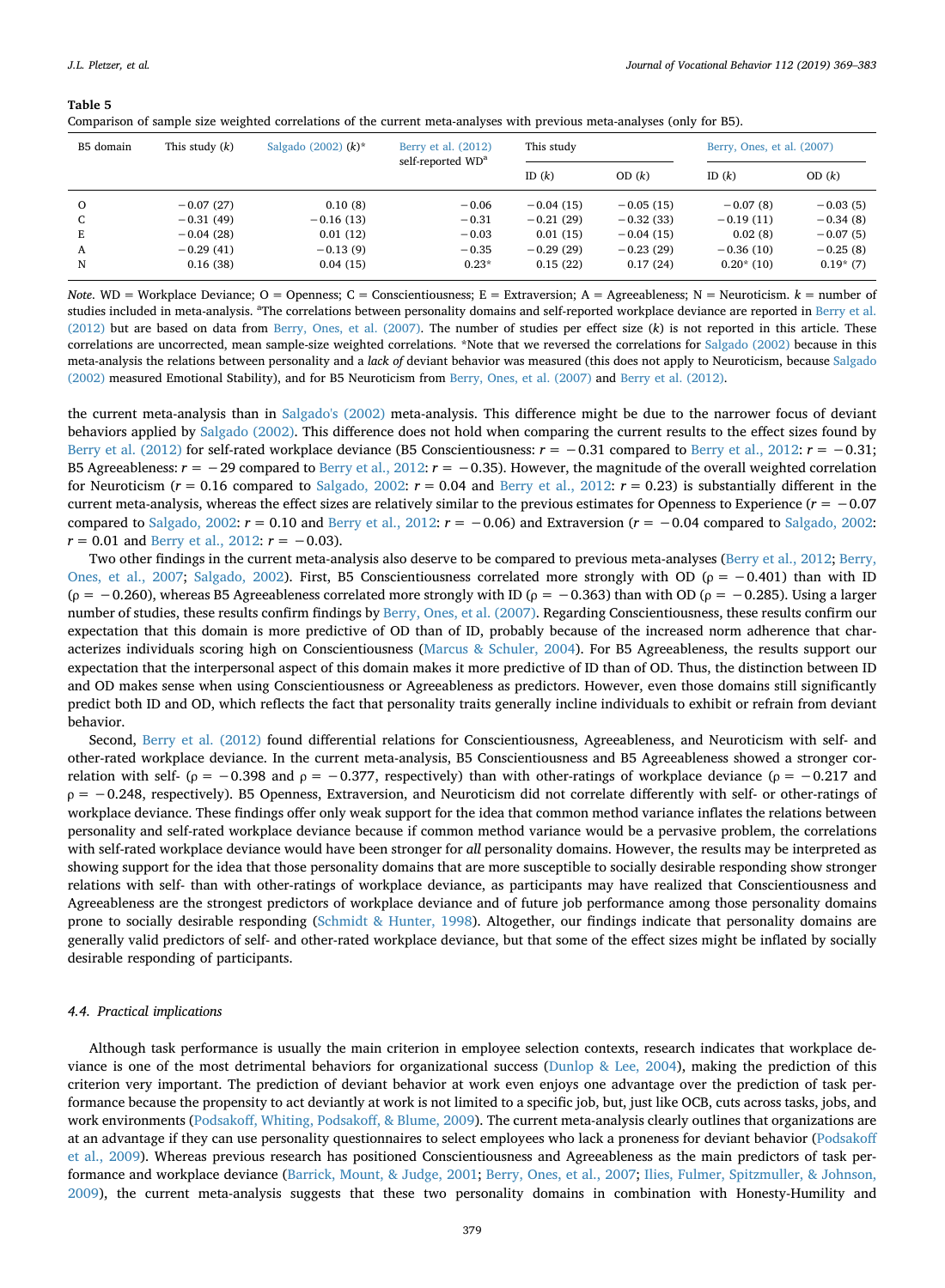Emotionality (Neuroticism in the B5) are the most important domains in the prediction and prevention of workplace deviance. Research indicates that the predictive validity of personality for workplace deviance is especially pronounced in unstructured jobs for which the validity of personality for job performance seems to be even stronger [\(Meyer, Dalal, & Hermida, 2010\)](#page-13-37); an effect that might even be enhanced in certain job contexts for certain personality domains [\(Judge & Zapata, 2015](#page-13-38)). For example, employees low on Honesty-Humility are more likely to take advantage of a situation to enrich themselves at the cost of others when punishment is unlikely ([Hilbig, Zettler, & Heydasch, 2012](#page-13-39)). This highlights the importance of considering personality domains in job selection contexts especially for unstructured jobs in which applicants have a lot of freedom to make their own decisions. When practitioners can choose between personality questionnaires, they might then opt for the HEXACO personality inventory instead of one of the B5 questionnaires, as the HEXACO personality inventory explains more variance in workplace deviance.

Practitioners can also use the current findings by applying trait activation theory (TAT: [Tett & Burnett, 2003](#page-14-26)). According to TAT, an individual's traits, such as personality, are either activated or inhibited in response to trait-relevant cues in the situation [\(Tett &](#page-14-26) [Burnett, 2003](#page-14-26)). An ideal work situation is one that offers cues for trait expression and one where trait-expressive behavior is positively valued by others. Furthermore, evidence indicates that individuals actively seek situations that provide opportunities for expressing those traits that they are rewarded for (e.g., [De Vries, Tybur, Pollet, & Van Vugt, 2016](#page-12-24); [Tett & Christiansen, 2007\)](#page-14-27), and the facilitating effect of negative experiences at work on workplace deviance can be increased or decreased by certain personality traits [\(Colbert, Mount, Harter, Witt, & Barrick, 2004](#page-12-25)). To decrease levels of workplace deviance, organizations could think of ways to prevent the expression of low levels of those traits that relate significantly to workplace deviance (i.e., Honesty-Humility, Conscientiousness, Agreeableness, Emotionality; [De Vries, 2018\)](#page-12-26).

#### *4.5. Limitations and future research*

The current meta-analysis has some limitations. First, publication bias might have inflated the results of the current meta-analysis (especially for the B5 relations), although no consistent pattern emerged across personality domains in the publication bias analyses. In addition, the selective reporting of significant results within primary studies might have inflated the results of the current metaanalysis. Second, the data analyzed here is mostly based on cross-sectional designs, which does not allow causal inferences. However, personality is assumed to be relatively stable [\(Larsen & Buss, 2005](#page-13-6)), which makes it unlikely that acting deviantly determines someone's personality. One way to overcome this issue would be to investigate the effects of personality on workplace deviance with longitudinal designs. Furthermore, some of the examined personality domains might exhibit interactive effects on workplace deviance (e.g., [Jensen & Patel, 2011;](#page-13-40) [Oh, Lee, Ashton, & De Vries, 2011;](#page-14-28) [Penney, Hunter, & Perry, 2011](#page-14-29)). For example, [Oh et al. \(2011\)](#page-14-28) demonstrated that high levels of Extraversion exacerbate the negative effect of low Honesty-Humility on workplace deviance, and [Penney et al. \(2011\)](#page-14-29) find that the negative effect of Conscientiousness on workplace deviance becomes positive for individuals scoring high on Neuroticism. However, there are only very few studies that have examined such interaction effects between personality domains, and it was therefore not possible to test this meta-analytically. Future research might therefore benefit from a systematic and theory-driven investigation of interaction effects between personality domains when predicting workplace deviance. In addition, using broad personality domains instead of narrow facets to investigate the relations between personality and workplace deviance may suppress the actual effects of those facets. It has been previously argued that broad domains are less strongly correlated with workplace deviance than narrow facets ([Ashton, 1998](#page-12-27); [Hastings & O'Neill, 2009\)](#page-13-5). Combining narrow personality traits into overall personality domains might obscure true effects because some facets of a domain might correlate positively with workplace deviance while other facets of the same domains might correlate less strongly or even negatively with it. For example, [Hastings and](#page-13-5) [O'Neill \(2009\)](#page-13-5) found that the narrow Anger facet in Neuroticism correlated positively with workplace deviance (*r* = 0.28), whereas the Anxiety facet correlated negatively with it  $(r = -0.07)$ .<sup>[11](#page-11-0)</sup> These facets subsequently suppress each other. It can also be the case that different facets correlate differently with ID and OD. However, not enough data was available to meta-analytically investigate this because barely any studies report facet-level correlations with workplace deviance [\(Ashton, 1998](#page-12-27); [Hastings & O'Neill, 2009](#page-13-5); [Morris, Burns, & Periard, 2015](#page-13-41)), and those that do apply different personality questionnaires with different facet conceptualizations. In addition, some studies use very short scales that do not even measure personality facets (e.g., [Peng, 2012](#page-14-30)). Future research should therefore investigate facet-level relations with workplace deviance in more detail, use longer scales to measure personality, and might examine if cancellation effects among facets of a domain also exist for the HEXACO.

Two other ideas for future research deserve to be mentioned. First, given the prevalence of personality questionnaires in job selection settings to predict, among other criteria, levels of workplace deviance ([Ones et al., 2007](#page-14-4)) and the ubiquity of response distortion on personality measures by applicants to appear more desirably [\(Anglim, Marty, Morse, De Vries, & MacCann, 2017](#page-12-28); [Birkeland, Manson, Kisamore, Brannick, & Smith, 2006](#page-12-29); [Viswesvaran & Ones, 1999](#page-14-31)), future research could compare the susceptibility for response distortion and changes in construct and criterion-related validity for the two personality frameworks when administered in such high-stakes situations. Second, although the B5 and the HEXACO present the two most commonly studied personality frameworks of our time, future research might systematically examine relations with workplace deviance of personality traits that are 'interstitial' in these two frameworks (e.g., risk taking). Preliminary evidence seems to suggest that traits that seem to be less wellcovered by the B5 explain additional variance in workplace deviance ([O'Neill & Hastings, 2011](#page-14-32)), and future research might examine if this also holds for the HEXACO or if the HEXACO already sufficiently covers the personality traits relevant for workplace deviance.

<span id="page-11-0"></span><sup>&</sup>lt;sup>11</sup> This provides further support for the fact that these facets belong to different domains, as is the case in the HEXACO: *Anger* is part of HEXACO Agreeableness, whereas *Anxiety* is part of HEXACO Emotionality.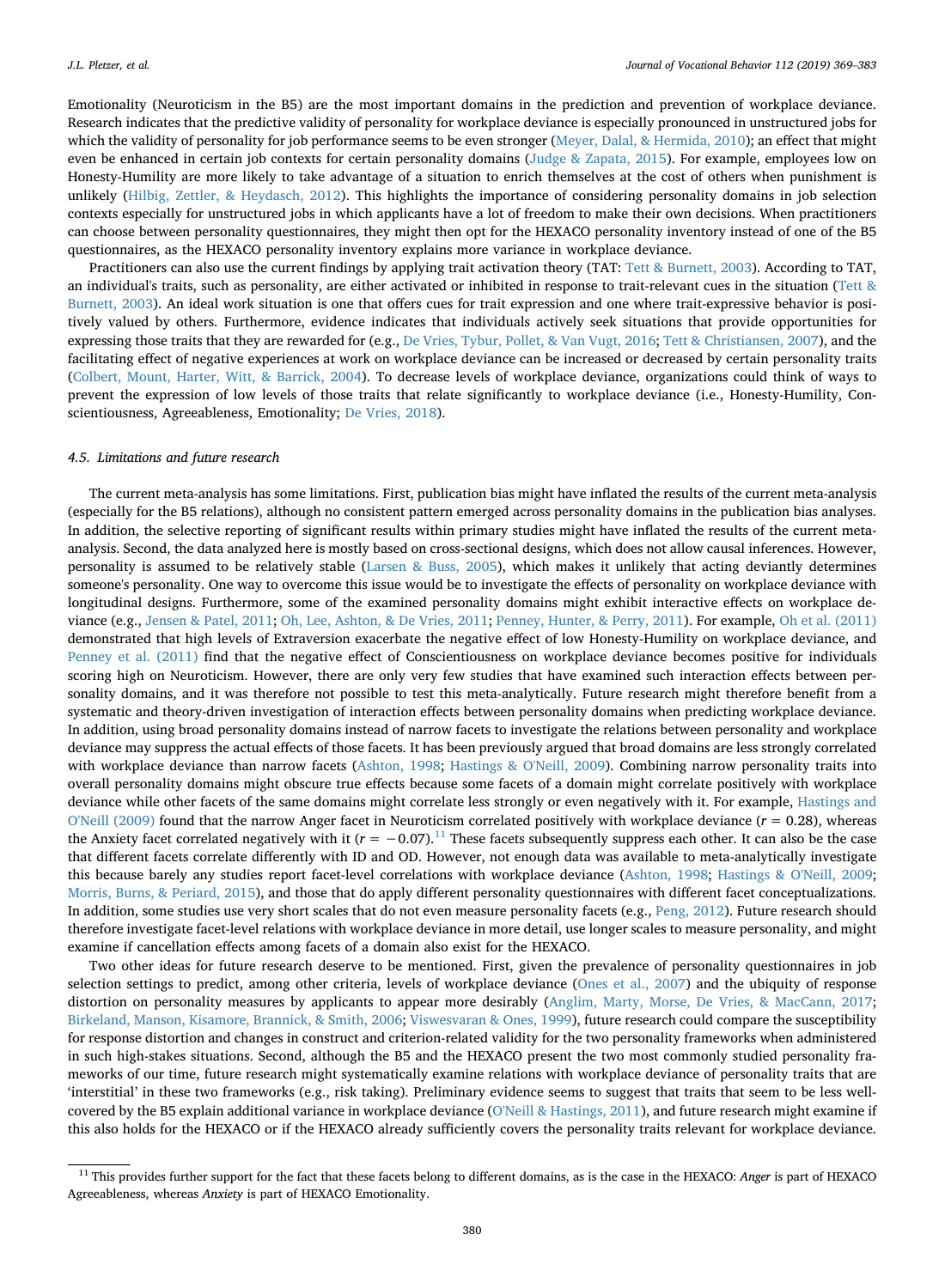## *4.6. Conclusion*

The current meta-analysis provides the first comprehensive review of the relations between personality and workplace deviance and demonstrates that the HEXACO explains more variance in workplace deviance than the B5. The Honesty-Humility domain of the HEXACO shows the strongest (negative) relation with workplace deviance out of all HEXACO and B5 personality domains. Conscientiousness, Agreeableness, and Emotionality (Neuroticism) are also important predictors of workplace deviance. Overall, the current meta-analysis provides convincing evidence for the importance of personality in the prediction of workplace deviance.

#### **Appendix A. Supplementary data**

Supplementary data to this article can be found online at [https://doi.org/10.1016/j.jvb.2019.04.004.](https://doi.org/10.1016/j.jvb.2019.04.004)

### **References**

- <span id="page-12-28"></span>Anglim, J., Marty, A., Morse, G., De Vries, R. E., & MacCann, C. (2017). Comparing job applicants to non-applicants using an item-level bifactor model on the HEXACO personality inventory. *European Journal of Personality, 31*, 669–684. [https://doi.org/10.1002/per.2120.](https://doi.org/10.1002/per.2120)
- <span id="page-12-27"></span>Ashton, M. C. (1998). Personality and job performance: The importance of narrow traits. *Journal of Organizational Behavior, 19*, 289–303. [https://doi.org/10.1002/](https://doi.org/10.1002/(SICI)1099-1379(199805)19:3<289::AID-JOB841>3.0.CO;2-C)  $(SICD1099-1379(199805)19:3 < 289 \cdot \text{AID-JOB}841 > 3.0 \cdot \text{CO} \cdot 2 \cdot \text{C}$
- <span id="page-12-21"></span>Ashton, M. C., Lee, K., Perugini, M., Szarota, P., De Vries, R. E., Di Blas, L., Boies, K., & De Raad, B. (2004). A six-factor structure of personality-descriptive adjectives: Solutions from psycholexical studies in seven languages. *Journal of Personality and Social Psychology, 86*, 356–366. <https://doi.org/10.1037/0022-3514.86.2.356>. Ashton, M. C., & Lee, K. (2005). Honesty-humility, the big five, and the five-factor model. *Journal of Personality, 73*, 1321–1354. [https://doi.org/10.1111/j.1467-6494.](https://doi.org/10.1111/j.1467-6494.2005.00351.x)
- <span id="page-12-10"></span><span id="page-12-2"></span>[2005.00351.x](https://doi.org/10.1111/j.1467-6494.2005.00351.x). Ashton, M. C., & Lee, K. (2007). Empirical, theoretical, and practical advantages of the HEXACO model of personality structure. *Personality and Social Psychology Review, 11*, 150–166. <https://doi.org/10.1177/1088868306294907>.
- <span id="page-12-9"></span>Ashton, M. C., & Lee, K. (2008). The HEXACO model of personality structure and the importance of the H factor. *Social and Personality Psychology Compass, 2*, 1952–1962. [https://doi.org/10.1111/j.1751-9004.2008.00134.x.](https://doi.org/10.1111/j.1751-9004.2008.00134.x)
- <span id="page-12-3"></span>Ashton, M. C., Lee, K., & De Vries, R. E. (2014). The HEXACO honesty-humility, agreeableness, and emotionality factors: A review of research and theory. *Personality and Social Psychology Review, 18*, 139–152. <https://doi.org/10.1177/1088868314523838>.
- <span id="page-12-11"></span>Ashton, M. C., Lee, K., & Son, C. (2000). Honesty as the sixth factor of personality: Correlations with machiavellianism, primary psychopathy, and social adroitness. *European Journal of Personality, 14*, 359–368. [https://doi.org/10.1002/1099-0984\(200007/08\)14:4<359::AID-PER382>3.0.CO;2-Y.](https://doi.org/10.1002/1099-0984(200007/08)14:4<359::AID-PER382>3.0.CO;2-Y)
- <span id="page-12-5"></span>Barling, J., Dupré, K. E., & Kelloway, K. E. (2009). Predicting workplace aggression and violence. *Annual Review of Psychology, 60*, 672–685. [https://doi.org/10.1146/](https://doi.org/10.1146/annurev.psych.60.110707.163629) [annurev.psych.60.110707.163629.](https://doi.org/10.1146/annurev.psych.60.110707.163629)
- <span id="page-12-19"></span>[Barrick, M. R., Mitchell, T. R., & Stewart, G. L. \(2003\). Situational and motivational influences on trait–behavior relationships. In M. R. Barrick, & A. M. Ryan \(Eds.\).](http://refhub.elsevier.com/S0001-8791(19)30058-2/rf0045) *[Personality and work: Reconsidering the role of personality in organizations](http://refhub.elsevier.com/S0001-8791(19)30058-2/rf0045)* (pp. 60–82). San Francisco: Jossey-Bass.
- <span id="page-12-23"></span>Barrick, M. R., Mount, M. K., & Judge, T. A. (2001). Personality and performance at the beginning of the new millennium: What do we know and where do we go next? *International Journal of Selection and Assessment, 9*, 9–30. <https://doi.org/10.1111/1468-2389.00160>.
- <span id="page-12-20"></span>Barrick, M. R., Neubert, M. J., Mount, M. K., & Stewart, G. L. (1998). Relating member ability and personality to work-team processes and team effectiveness. *Journal of Applied Psychology, 83*, 377–391. [https://doi.org/10.1037/0021-9010.83.3.377.](https://doi.org/10.1037/0021-9010.83.3.377)
- <span id="page-12-16"></span>Begg, C. B., & Mazumdar, M. (1994). Operating characteristics of a rank correlation test for publication bias. *Biometrics, 50*, 1088–1101. [https://doi.org/10.2307/](https://doi.org/10.2307/2533446) [2533446](https://doi.org/10.2307/2533446).
- <span id="page-12-7"></span>Bennett, R. J., & Robinson, S. L. (2000). Development of a measure of workplace deviance. *Journal of Applied Psychology, 85*, 349–360. [https://doi.org/10.1037//0021-](https://doi.org/10.1037//0021-9010.85.3.349) [9010.85.3.349](https://doi.org/10.1037//0021-9010.85.3.349).
- <span id="page-12-18"></span>Bernerth, J. B., Taylor, S. G., Walker, H. J., & Whitman, D. S. (2012). An empirical investigation of dispositional antecedents and performance-related outcomes of credit scores. *Journal of Applied Psychology, 97*, 469–478. [https://doi.org/10.1037/a0026055.](https://doi.org/10.1037/a0026055)
- <span id="page-12-1"></span>Berry, C. M., Carpenter, N. C., & Barratt, C. L. (2012). Do other-reports of counterproductive work behavior provide an incremental contribution over self-reports? A meta-analytic comparison. *Journal of Applied Psychology, 97*, 613–636. <https://doi.org/10.1037/a0026739>.
- <span id="page-12-0"></span>Berry, C. M., Ones, D. S., & Sackett, P. R. (2007). Interpersonal deviance, organizational deviance, and their common correlates: A review and meta-analysis. *Journal of Applied Psychology, 92*, 410–424. [https://doi.org/10.1037/0021-9010.92.2.410.](https://doi.org/10.1037/0021-9010.92.2.410)
- <span id="page-12-13"></span>Berry, C. M., Page, R. C., & Sackett, P. R. (2007). Effects of self-deceptive enhancement on personality-job performance relationships. *International Journal of Selection and Assessment, 15*, 94–109. [https://doi.org/10.1111/j.1468-2389.2007.00374.x.](https://doi.org/10.1111/j.1468-2389.2007.00374.x)
- <span id="page-12-29"></span>Birkeland, S. A., Manson, T. M., Kisamore, J. L., Brannick, M. T., & Smith, M. A. (2006). A meta-analytic investigation of job applicant faking on personality measures. *International Journal of Selection and Assessment, 14*, 317–335. <https://doi.org/10.1111/j.1468-2389.2006.00354.x>.
- <span id="page-12-15"></span><span id="page-12-6"></span>[Borenstein, M., Hedges, L. V, Higgins, J. P. T., & Rothstein, H. R. \(2009\).](http://refhub.elsevier.com/S0001-8791(19)30058-2/rf9005) *Introduction to meta-analysis.* West Sussex, United Kingdom: John Wiley & Sons, Ltd. Bowling, N. A., Burns, G. N., Stewart, S. M., & Gruys, M. L. (2011). Conscientiousness and agreeableness as moderators of the relationship between enuroticism and
- <span id="page-12-17"></span>counterproductive work behaviors: A constructive replication. *International Journal of Sele, 19*, 320–330. <https://doi.org/10.1111/j.1468-2389.2011.00561.x>. Cheung, M. W.-L. (2014). Fixed- and random-effects meta-analytic structural equation modeling: Examples and analyses in R. *Behavior Research Methods, 46*, 29–40. [https://doi.org/10.3758/s13428-013-0361-y.](https://doi.org/10.3758/s13428-013-0361-y)
- Cheung, M. W.-L. (2015). *Meta-analysis: A structural equation modeling approach.* [West Sussex, United Kingdom: John Wiley & Sons, Ltd.](http://refhub.elsevier.com/S0001-8791(19)30058-2/rf0105)
- <span id="page-12-4"></span>Chirumbolo, A. (2015). The impact of job insecurity on counterproductive work behaviors: The moderating role of honesty–humility personality trait. *The Journal of Psychology, 149*, 554–569. <https://doi.org/10.1080/00223980.2014.916250>.
- <span id="page-12-25"></span>Colbert, A. E., Mount, M. K., Harter, J. K., Witt, L. A., & Barrick, M. R. (2004). Interactive effects of personality and perceptions of the work situation on workplace deviance. *Journal of Applied Psychology, 89*, 599–609. <https://doi.org/10.1037/0021-9010.89.4.599>.
- <span id="page-12-14"></span>Dalal, R. S. (2005). A meta-analysis of the relationship between organizational citizenship behavior and counterproductive work behavior. *Journal of Applied Psychology, 90*, 1241–1255. <https://doi.org/10.1037/0021-9010.90.6.1241>.
- <span id="page-12-8"></span>De Raad, B., Barelds, D. P. H., Timmerman, M. E., De Roover, K., Mlacic, B., & Church, A. T. (2014). Towards a pan-cultural personality structure: Input from 11 psycholexical studies. *European Journal of Personality, 28*, 497–510. [https://doi.org/10.1002/per.1953.](https://doi.org/10.1002/per.1953)
- <span id="page-12-22"></span>De Vries, R. E. (2012). Personality predictors of leadership styles and the self–other agreement problem. *The Leadership Quarterly, 23*, 809–821. [https://doi.org/10.](https://doi.org/10.1016/j.leaqua.2012.03.002) [1016/j.leaqua.2012.03.002](https://doi.org/10.1016/j.leaqua.2012.03.002).
- <span id="page-12-26"></span>De Vries, R. E. (2018). Three nightmare traits in leaders. *Frontiers in Psychology, 9*, 1–19. <https://doi.org/10.3389/fpsyg.2018.00871>.
- <span id="page-12-24"></span>De Vries, R. E., Tybur, J. M., Pollet, T. V., & Van Vugt, M. (2016). Evolution, situational affordances, and the HEXACO model of personality. *Evolution and Human Behavior, 37*, 407–421. [https://doi.org/10.1016/j.evolhumbehav.2016.04.001.](https://doi.org/10.1016/j.evolhumbehav.2016.04.001)
- <span id="page-12-12"></span>De Vries, R. E., & Van Gelder, J.-L. (2013). Tales of two self-control scales: Relations with five-factor and HEXACO traits. *Personality and Individual Differences, 54*, 756–760. [https://doi.org/10.1016/j.paid.2012.12.023.](https://doi.org/10.1016/j.paid.2012.12.023)
- De Vries, R. E., & Van Gelder, J.-L. (2015). Explaining workplace delinquency: The role of honesty-humility, ethical culture, and employee surveillance. *Personality and Individual Differences, 86*, 112–116. <https://doi.org/10.1016/j.paid.2015.06.008>.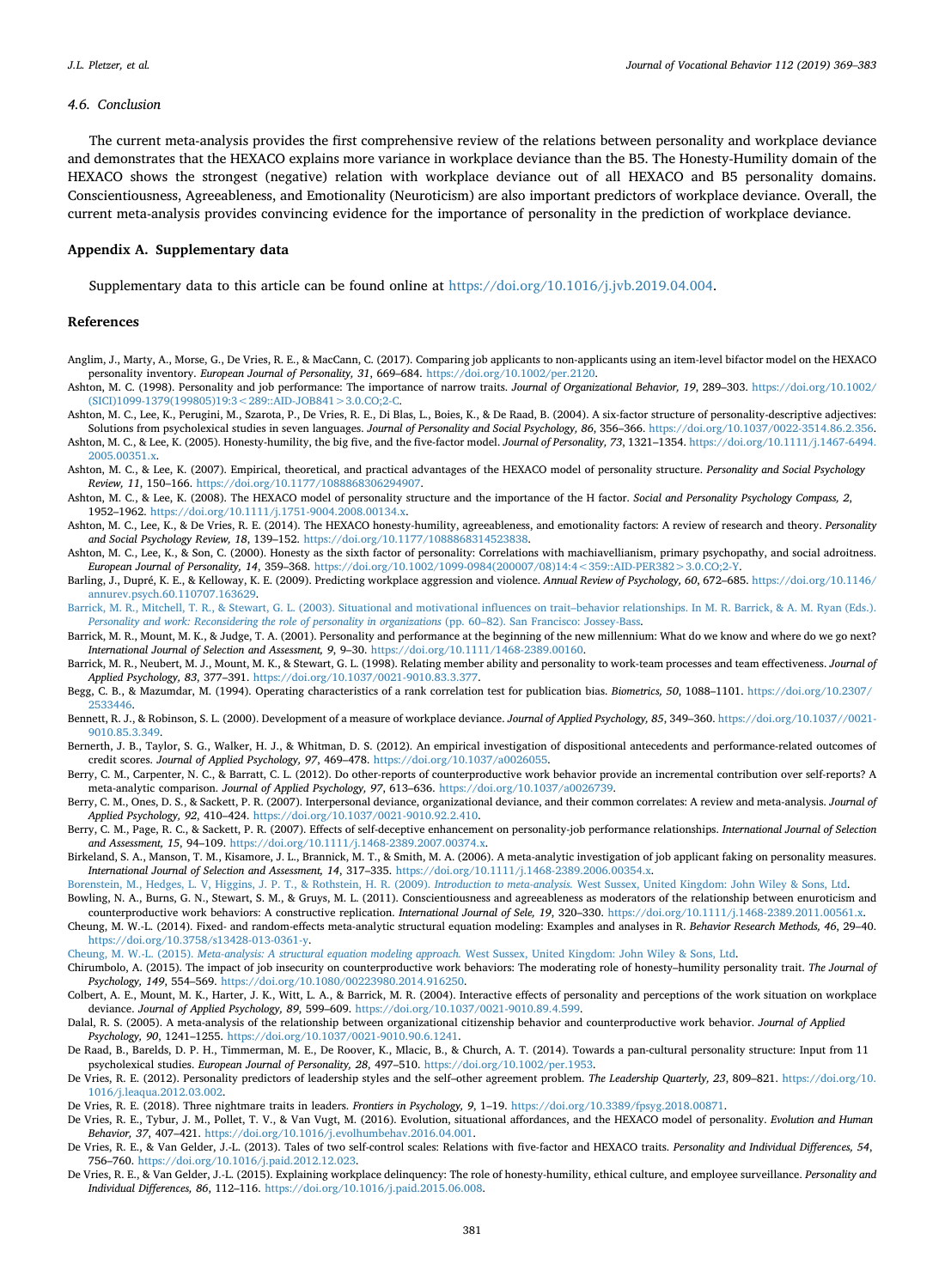<span id="page-13-29"></span>DeYoung, C. G. (2015). Cybernetic big five theory. *Journal of Research in Personality, 56*, 33–58. [https://doi.org/10.1016/j.jrp.2014.07.004.](https://doi.org/10.1016/j.jrp.2014.07.004)

<span id="page-13-25"></span>Dunlop, P. D., & Lee, K. (2004). Workplace deviance, organizational citizenship behavior, and business unit performance: The bad apples do spoil the whole barrel. *Journal of Organizational Behavior, 25*, 67–80. [https://doi.org/10.1002/job.243.](https://doi.org/10.1002/job.243)

<span id="page-13-21"></span>Egger, M., Davey Smith, G., Schneider, M., & Minder, C. (1997). Bias in meta-analysis detected by a simple, graphical test. *British Medical Journal, 315*, 629–634. [https://doi.org/10.1136/bmj.315.7109.629.](https://doi.org/10.1136/bmj.315.7109.629)

<span id="page-13-26"></span>Ferguson, M., & Barry, B. (2011). I know what you did: The effects of interpersonal deviance on bystanders. *Journal of Occupational Health Psychology, 16*, 80–94. <https://doi.org/10.1037/a0021708>.

<span id="page-13-19"></span>Flaherty, S., & Moss, S. A. (2007). The impact of personality and team context on the relationship between workplace injustice and counterproductive work behavior. *Journal of Applied Social Psychology, 37*, 2549–2575. <https://doi.org/10.1111/j.1559-1816.2007.00270.x>.

<span id="page-13-7"></span>[Goldberg, L. R. \(1982\). From ace to zombie: Some explorations in the language of personality. In C. D. Spielberger, & J. N. Butcher \(Eds.\).](http://refhub.elsevier.com/S0001-8791(19)30058-2/rf0175) *Advances in personality assessment* [\(pp. 203–234\). \(1st ed.\). Hillsdale, NJ: Erlbaum.](http://refhub.elsevier.com/S0001-8791(19)30058-2/rf0175)

<span id="page-13-8"></span>Goldberg, L. R. (1990). An alternative "description of personality": The big-five factor structure. *Journal of Personality and Social Psychology, 59*, 1216–1229. [https://](https://doi.org/10.1037/0022-3514.59.6.1216) [doi.org/10.1037/0022-3514.59.6.1216.](https://doi.org/10.1037/0022-3514.59.6.1216)

<span id="page-13-17"></span>Grijalva, E., & Newman, D. A. (2014). Narcissism and counterproductive work behavior (CWB): Meta-analysis and consideration of collectivist culture, big five personality, and narcissism's facet structure. *Applied Psychology, 64*, 93–126. [https://doi.org/10.1111/apps.12025.](https://doi.org/10.1111/apps.12025)

<span id="page-13-12"></span>Habashi, M. M., Graziano, W. G., & Hoover, A. E. (2016). Searching for the prosocial personality: A big five approach to linking personality and prosocial behavior. *Personality and Social Psychology Bulletin, 42*, 1177–1192. [https://doi.org/10.1177/0146167216652859.](https://doi.org/10.1177/0146167216652859)

<span id="page-13-5"></span>Hastings, S. E., & O'Neill, T. A. (2009). Predicting workplace deviance using broad versus narrow personality variables. *Personality and Individual Differences, 47*, 289–293. [https://doi.org/10.1016/j.paid.2009.03.015.](https://doi.org/10.1016/j.paid.2009.03.015)

<span id="page-13-0"></span>Henle, C. A., Giacalone, R. A., Jurkiewicz, C. L., Henle, C. A., Giacalone, R. A., & Jurkiewicz, C. L. (2005). The role of ethical ideology in workplace deviance. *Journal of Business Ethics, 56*, 219–230. [https://doi.org/10.1007/s10551-004-2779-8.](https://doi.org/10.1007/s10551-004-2779-8)

<span id="page-13-20"></span>Higgins, J. P. T., Thompson, S. G., Deeks, J. J., & Altman, D. G. (2003). Measuring inconsistency in meta-analyses. *British Medical Journal, 327*, 557–560. [https://doi.](https://doi.org/10.1136/bmj.327.7414.557) [org/10.1136/bmj.327.7414.557.](https://doi.org/10.1136/bmj.327.7414.557)

<span id="page-13-34"></span>Hilbig, B. E., Thielmann, I., Klein, S. A., & Henninger, F. (2016). The two faces of cooperation: On the unique role of HEXACO agreeableness for forgiveness versus retaliation. *Journal of Research in Personality, 64*, 69–78. <https://doi.org/10.1016/j.jrp.2016.08.004>.

<span id="page-13-39"></span>Hilbig, B. E., Zettler, I., & Heydasch, T. (2012). Personality, punishment and public goods: Strategic shifts towards cooperation as a matter of dispositional honestyhumility. *European Journal of Personality, 26*, 245–254. [https://doi.org/10.1002/per.830.](https://doi.org/10.1002/per.830)

<span id="page-13-35"></span>Hilbig, B. E., Zettler, I., Leist, F., & Heydasch, T. (2013). It takes two: Honesty-humility and agreeableness differentially predict active versus reactive cooperation. *Personality and Individual Differences, 54*, 598–603. [https://doi.org/10.1016/j.paid.2012.11.008.](https://doi.org/10.1016/j.paid.2012.11.008)

<span id="page-13-22"></span>Hitlan, R. T., & Noel, J. (2009). The influence of workplace exclusion and personality on counterproductive work behaviours: An interactionist perspective perspective. *European Journal of Work and Organizational Psychology, 18*, 477–502. <https://doi.org/10.1080/13594320903025028>.

<span id="page-13-27"></span>[Hobfoll, S. E. \(1989\). Conservation of resources - A new way at conceptualizing stress.](http://refhub.elsevier.com/S0001-8791(19)30058-2/rf0230) *American Psychologist, 44*, 513–524.

<span id="page-13-18"></span>Hunter, J. E., & Schmidt, F. L. (2014). *[Methods of meta-analysis: Correcting error and bias in research findings.](http://refhub.elsevier.com/S0001-8791(19)30058-2/rf0235)* New York, NY: Sage Publications.

<span id="page-13-36"></span>Ilies, R., Fulmer, I. S., Spitzmuller, M., & Johnson, M. D. (2009). Personality and citizenship behavior: The mediating role of job satisfaction. *Journal of Applied Psychology, 94*, 945–959. [https://doi.org/10.1037/a0013329.](https://doi.org/10.1037/a0013329)

<span id="page-13-40"></span>Jensen, J. M., & Patel, P. C. (2011). Predicting counterproductive work behavior from the interaction of personality traits. *Personality and Individual Differences, 51*, 466–471. [https://doi.org/10.1016/j.paid.2011.04.016.](https://doi.org/10.1016/j.paid.2011.04.016)

- <span id="page-13-38"></span>Judge, T. A., & Zapata, C. A. (2015). The person-situation debate revisited: Effect of situation strength and trait activation on the validity of the big five personality traits in predicting job performance. *Academy of Management Journal, 58*, 1149–1179. [https://doi.org/10.5465/amj.2010.0837.](https://doi.org/10.5465/amj.2010.0837)
- <span id="page-13-23"></span>Kluemper, D. H., Mclarty, B. D., & Bing, M. N. (2015). Acquaintance ratings of the big five personality traits: Incremental validity beyond and interactive effects with self-reports in the prediction of workplace deviance. *Journal of Applied Psychology, 100*, 237–248. [https://doi.org/10.1037/a0037810.](https://doi.org/10.1037/a0037810)

<span id="page-13-6"></span>Larsen, R. J., & Buss, D. M. (2005). *[Personality psychology: Domains of knowledge about human nature](http://refhub.elsevier.com/S0001-8791(19)30058-2/rf9000)* (2nd Ed). New York: McGraw Hill.

<span id="page-13-2"></span>Lee, K., & Ashton, M. C. (2004). Psychometric properties of the HEXACO personality inventory. *Multivariate Behavioral Research, 39*, 303–328. [https://doi.org/10.](https://doi.org/10.1207/s15327906mbr3902) [1207/s15327906mbr3902](https://doi.org/10.1207/s15327906mbr3902).

<span id="page-13-33"></span>Lee, K., & Ashton, M. C. (2014). The dark triad, the big five, and the HEXACO model. *Personality and Individual Differences, 67*, 2–5. [https://doi.org/10.1016/j.paid.](https://doi.org/10.1016/j.paid.2014.01.048) [2014.01.048.](https://doi.org/10.1016/j.paid.2014.01.048)

- <span id="page-13-9"></span>Lee, K., Ashton, M. C., & De Vries, R. E. (2005). Predicting workplace delinquency and integrity with the HEXACO and five-factor models of personality structure. *Human Performance, 18*, 179–197. [https://doi.org/10.1207/s15327043hup1802\\_4.](https://doi.org/10.1207/s15327043hup1802_4)
- <span id="page-13-31"></span>Lee, K., Ashton, M. C., Ogunfowora, B., Bourdage, J. S., & Shin, K. H. (2010). The personality bases of socio-political attitudes: The role of honesty-humility and openness to experience. *Journal of Research in Personality, 44*, 115–119. [https://doi.org/10.1016/j.jrp.2009.08.007.](https://doi.org/10.1016/j.jrp.2009.08.007)
- <span id="page-13-30"></span>Lee, K., Ashton, M. C., Pozzebon, J. A., Visser, B. A., Bourdage, J. S., & Ogunfowora, B. (2009). Similarity and assumed similarity in personality reports of wellacquainted persons. *Journal of Personality and Social Psychology, 96*, 460–472. <https://doi.org/10.1037/a0014059>.

<span id="page-13-24"></span>Lee, K., Ashton, M. C., & Shin, K. H. (2005). Personality correlates of workplace anti-social behavior. *Applied Psychology. An International Review, 54*, 81–98. [https://doi.](https://doi.org/10.1111/j.1464-0597.2005.00197.x) [org/10.1111/j.1464-0597.2005.00197.x](https://doi.org/10.1111/j.1464-0597.2005.00197.x).

<span id="page-13-32"></span>Lee, K., Ashton, M. C., Wiltshire, J., Bourdage, J. S., Visser, B. A., & Gallucci, A. (2013). Sex, power, and money: Prediction from the dark triad and honesty-humility. *European Journal of Personality, 27*, 169–184. <https://doi.org/10.1002/per.1860>.

<span id="page-13-16"></span><span id="page-13-10"></span>Lee, K., Gizzarone, M., & Ashton, M. C. (2003). Personality and the likelihood to sexually harass. *Sex Roles, 49*, 59–69. <https://doi.org/10.1023/A:1023961603479>. Li, A., & Bagger, J. (2006). Using the BIDR to distinguish the effects of impression management and self-deception on the criterion validity of personality measures: A

<span id="page-13-28"></span>meta-analysis. *International Journal of Selection and Assessment, 14*, 131–141. [https://doi.org/10.1111/j.1468-2389.2006.00339.x.](https://doi.org/10.1111/j.1468-2389.2006.00339.x) Lind, E. A., & Lissak, R. I. (1985). Apparent impropriety and procedural fairness judgments. *Journal of Experimental Social Psychology, 21*, 19–29. [https://doi.org/10.](https://doi.org/10.1016/0022-1031(85)90003-4) [1016/0022-1031\(85\)90003-4.](https://doi.org/10.1016/0022-1031(85)90003-4)

<span id="page-13-3"></span>Louw, K. R., Dunlop, P. D., Yeo, G. B., & Griffin, M. A. (2016). Mastery approach and performance approach: The differential prediction of organizational citizenship behavior and workplace deviance, beyond HEXACO personality. *Motivation and Emotion, 40*, 566–576. <https://doi.org/10.1007/s11031-016-9551-0>.

<span id="page-13-14"></span>Marcus, B., & Schuler, H. (2004). Antecedents of counterproductive behavior at work: A general perspective. *Journal of Applied Psychology, 89*, 647–660. [https://doi.](https://doi.org/10.1037/0021-9010.89.4.647) [org/10.1037/0021-9010.89.4.647](https://doi.org/10.1037/0021-9010.89.4.647).

<span id="page-13-11"></span>McCrae, R. R., & Costa, P. T. (1989). The structure of interpersonal traits: Wiggins's circumplex and the five-factor model. *Journal of Personality and Social Psychology, 56*, 586–595. [https://doi.org/10.1037/0022-3514.56.4.586.](https://doi.org/10.1037/0022-3514.56.4.586)

<span id="page-13-1"></span>McCrae, R. R., & Costa, P. T. (1992). Personality trait structure as a human universal. *American Psychologist, 52*, 509–516. [https://doi.org/10.1037/0003-066X.52.5.](https://doi.org/10.1037/0003-066X.52.5.509) [509.](https://doi.org/10.1037/0003-066X.52.5.509)

<span id="page-13-37"></span>Meyer, R. D., Dalal, R. S., & Hermida, R. (2010). A review and synthesis of situational strength in the organizational sciences. *Journal of Management, 36*, 121–140. <https://doi.org/10.1177/0149206309349309>.

<span id="page-13-4"></span>Mitchell, M. S., & Ambrose, M. L. (2007). Abusive supervision and workplace deviance and the moderating effects of negative reciprocity beliefs. *Journal of Applied Psychology, 92*, 1159–1168. <https://doi.org/10.1037/0021-9010.92.4.1159>.

<span id="page-13-41"></span>Morris, M. B., Burns, G. N., & Periard, D. A. (2015). Criterion validity of complex traits with counterproductive work behaviors: Circumplex versus facet traits. *Human Performance, 28*, 440–462. [https://doi.org/10.1080/08959285.2015.1021051.](https://doi.org/10.1080/08959285.2015.1021051)

<span id="page-13-13"></span>Mount, M. K., Barrick, M. R., & Stewart, G. L. (1998). Five-factor model of personality and performance in jobs involving interpersonal interactions. *Human Performance, 11*, 145–165. [https://doi.org/10.1080/08959285.1998.9668029.](https://doi.org/10.1080/08959285.1998.9668029)

<span id="page-13-15"></span>Mount, M. K., Ilies, R., & Johnson, E. (2006). Relationship of personality traits and counterproductive work behaviors: The mediating effects of job satisfaction. *Personnel Psychology, 59*, 591–622. [https://doi.org/10.1111/j.1744-6570.2006.00048.x.](https://doi.org/10.1111/j.1744-6570.2006.00048.x)